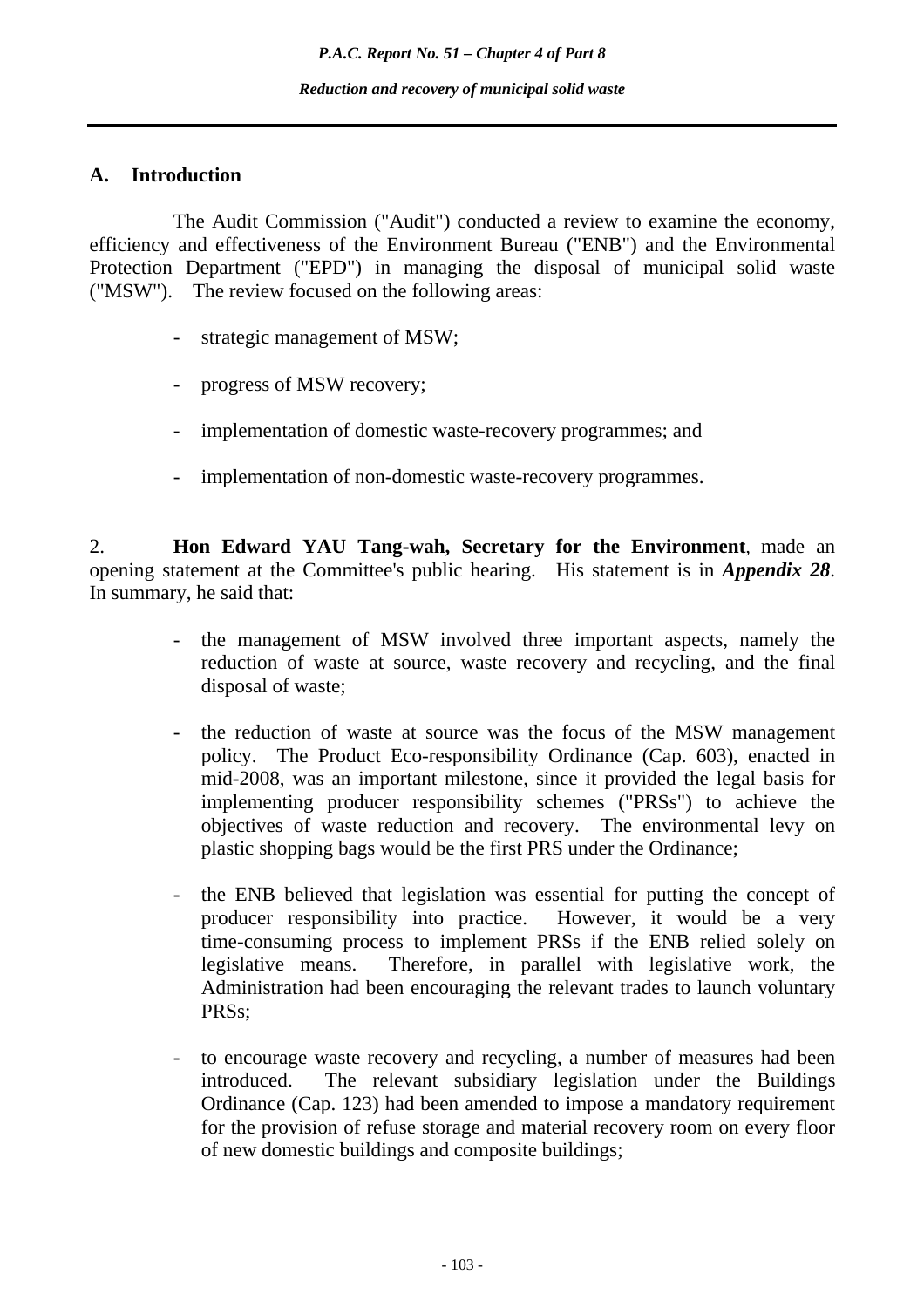- the recovery rate of domestic waste had risen from 16% in 2005 to 20% in 2006 and further to 24% in 2007, representing a significant annual increase. However, when compared to the overall waste recovery rate of 45% and the commercial and industrial ("C&I") waste recovery rate of 62%, there was still ample room for improvement in domestic waste recovery. The Environment and Conservation Fund ("ECF") had allocated \$50 million to support District Councils and local organisations to organise public education programmes on environmental protection. Source separation of domestic waste would be one of the main themes;
- to further encourage public participation and support in waste reduction and recovery, the ECF had allocated \$10 million for public education programmes under the Policy Framework for the Management of Municipal Solid Waste (2005-2014) ("2005 Policy Framework"). So far, seven applications for funding support had been approved, covering topics such as plastic shopping bag reduction, simple packaging, food waste reduction, green procurement and the recovery of waste electrical and electronic equipment;
- it was necessary to develop infrastructure to manage waste in a sustainable manner. To this end, a pilot facility at Kowloon Bay had been set up to collect food waste generated by the C&I sectors. In the long run, the Administration would develop Phase 1 of the Organic Waste Treatment Facilities at Siu Ho Wan, North Lantau to convert food waste into useful compost and renewable energy, and the feasibility and environmental impact assessment ("EIA") studies had already started. In addition, the EPD was conducting detailed engineering and EIA studies for the two possible sites of Phase 1 of the Integrated Waste Management Facilities ("IWMF"). The IWMF was expected to come into operation in 2014-2015;
- the Director of Audit's Report ("Audit Report") referred to the target set out in the 2005 Policy Framework that the quantity of MSW generated was to be reduced by 1% per annum. This target was forward-looking and difficult to achieve. It might remain unachieved even if all the measures mentioned above were implemented. Overseas experience indicated that it might be necessary to implement a solid waste charging scheme to help reduce waste at source. Although waste charging was controversial, the Administration would commence study in this regard and put forward options for public consultation; and
- the Administration had provided 35 short-term tenancy sites to support the development of the recycling trade. In response to the industry's recent request for more short-term tenancy sites, another 10 sites had been identified and initially assessed to be suitable. They would be made available for use by the trade as soon as possible. While much progress had been made in waste recovery, there were still considerable difficulties in developing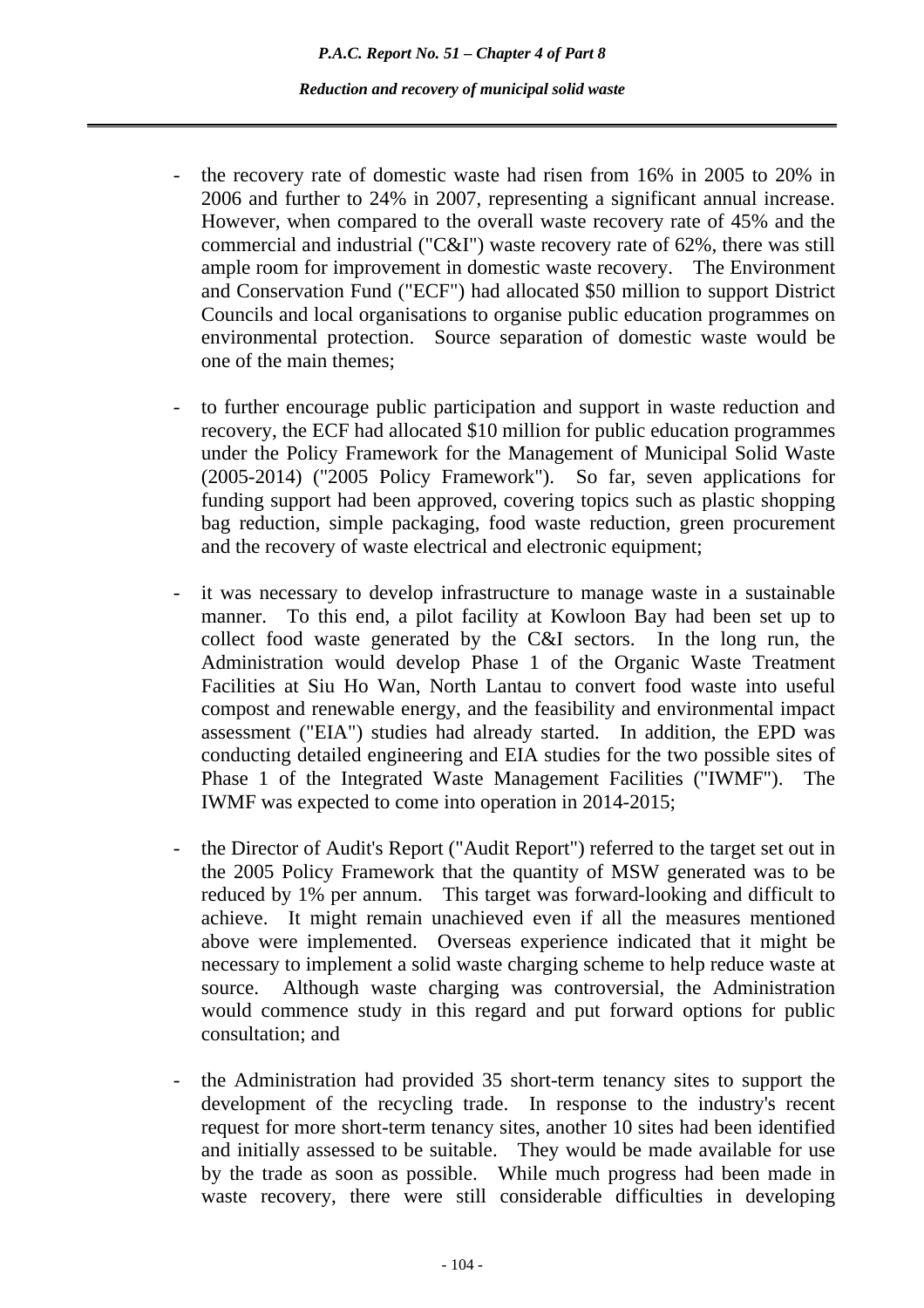large-scale recycling industry in Hong Kong due to factors such as land and wages. There was room for improvement in the development of the EcoPark. The Administration would maintain close liaison with tenants of the EcoPark and provide as much assistance as possible.

### **B. Strategic management of MSW**

3. The Committee noted from Table 4 in paragraph 4.2 of the Audit Report that the recovery rate of domestic waste in 2007 was only 24.4%, which was far from satisfactory. The Committee asked about the reasons for the low recovery rate and the measures to boost the rate.

### 4. The **Secretary for the Environment** responded that:

- the recovery rate of domestic waste was relatively low when compared to the C&I recovery rate. The successful promotion of the recovery of domestic waste hinged on the provision of suitable recycling facilities as well as public participation and education;
- so far, 983 estates had joined the Source Separation of Domestic Waste programme ("SSDW programme"), covering 51% of the population in Hong Kong, which was not too bad. The participating estates were provided with waste-separation facilities. Under the amended subsidiary legislation of the Buildings Ordinance, all new domestic buildings and the domestic part of new composite buildings were required to provide a refuse storage and material recovery room on every floor. In addition, the latest design of three-coloured waste-separation bins had recently been introduced to encourage and facilitate waste recovery;
- funding support was provided by the Administration. Any building that needed to provide additional waste separation facilities on its floors could apply for a subsidy of \$800 per floor; and
- public participation and education were equally important. The Administration aimed to cooperate with District Councils and local organisations in the next year to promote source separation of domestic waste, and allocated \$50 million for this purpose. Also, the Administration would continue to provide funding support to green groups for organising activities to promote waste reduction and recovery.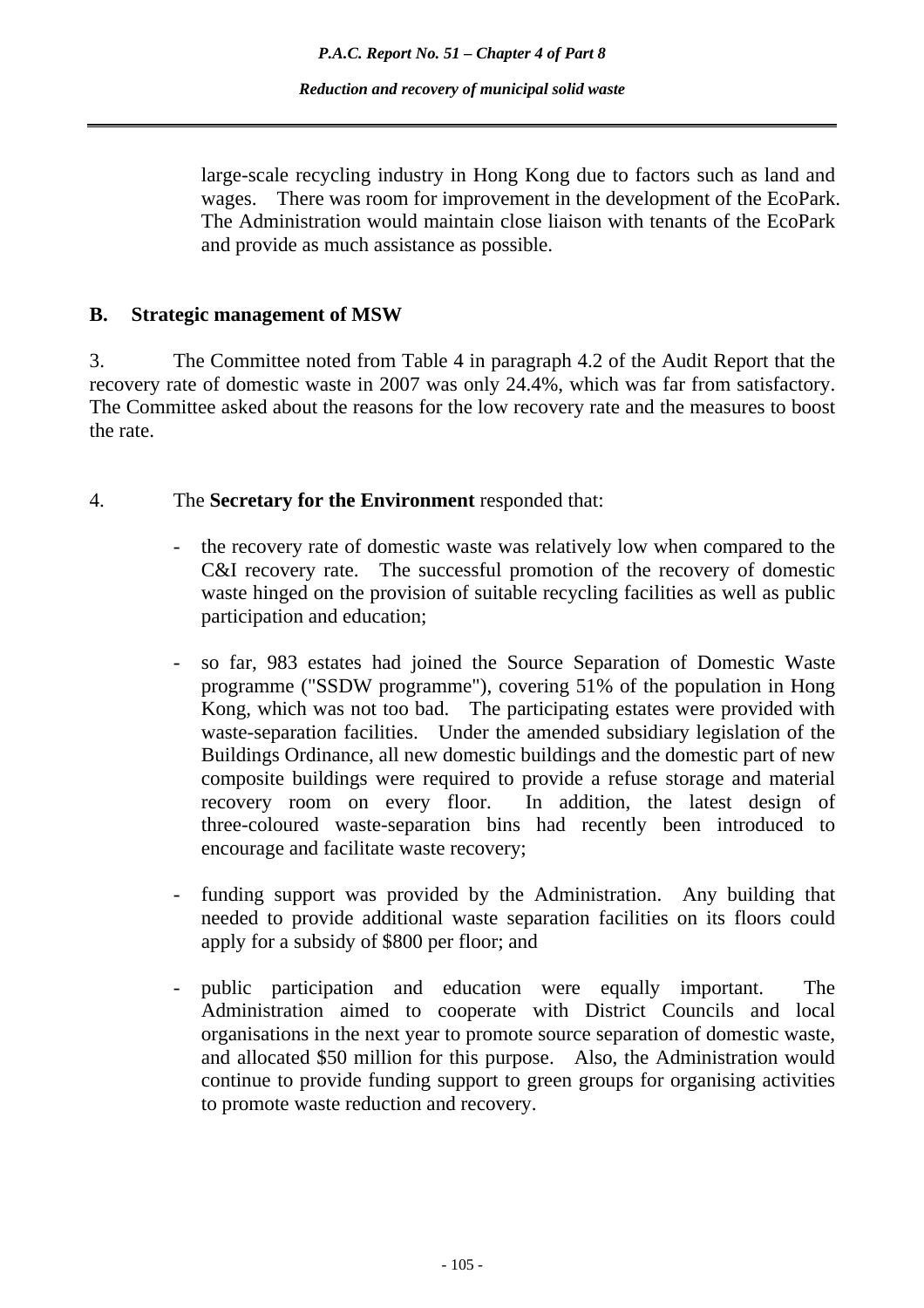5. As local organisations and District Councils were helpful partners for disseminating the message of waste reduction and recovery in the community, the Committee asked how the Administration cooperated with them. The Committee further asked about the measures taken by the EPD to promote and facilitate the recovery of computers and electronic products.

### 6. **Ms Anissa WONG Sean-yee, Director of Environmental Protection**, stated that:

- the Administration welcomed partnership with district and community organisations to promote awareness of environmental protection and conservation, and the ECF provided funding support for them to hold public education programmes. The \$1 billion injected into the ECF in April 2008 would further strengthen the funding support to environmental education and research initiatives, including those on waste reduction and recovery;
- the EPD had all along been working together with District Councils. Apart from informing them of the EPD's work by circulation of documents, she also personally attended meetings with various District Councils on a regular basis and introduced the ECF to them. As mentioned by the Secretary for the Environment, the ECF had allocated \$50 million to strengthen cooperation with District Councils and local organisations in organising environmental protection programmes; and
- with the assistance of the trades concerned, the EPD had implemented four voluntary PRSs to recover and recycle different kinds of products. They were the Rechargeable Battery Recycling Programme, Computer Recycling Programme, Fluorescent Lamp Recycling Programme and Glass Container Recycling Programme. The EPD had also launched a trial scheme to collect waste electrical and electronic products for reuse and recycling. The department hoped that there would be collection points in all the 18 districts throughout the territory to facilitate citizens. Locations of the collection points were published in the department's website. There was also a campaign in Kowloon Bay held by two charitable organisations for collecting waste computers and electrical products. Besides, the EPD worked closely with District Councils in organising district programmes to recover waste electrical appliances, particularly during the period before the Lunar New Year.

7. In response to the Committee's enquiries about the EPD's performance targets for the Rechargeable Battery Recycling Programme and the Computer Recycling Programme, the **Director of Environmental Protection** said that the EPD: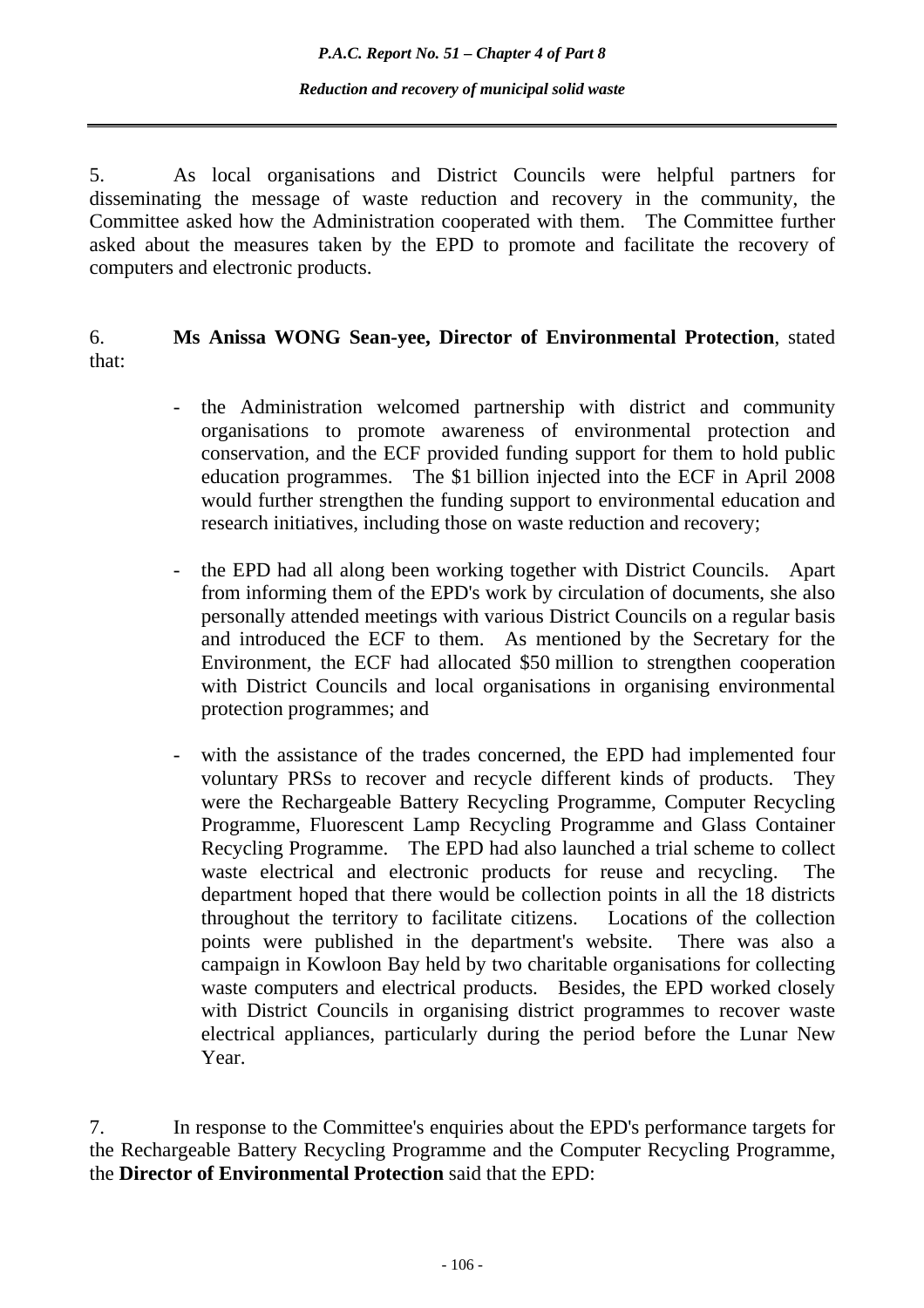- aimed to collect about 50 tonnes of rechargeable battery and 50,000 computers per year under the programmes. The Computer Recycling Programme was launched in January 2008 and about 20,000 computers had been collected up to November 2008. As for the Rechargeable Battery Recycling Programme, up to October 2008, a total of 155 tonnes of rechargeable battery had been collected; and
- would evaluate the effectiveness of the PRSs regularly and discuss with the trades concerned to extend the programmes when necessary.

8. The Committee noted that there were some district organisations in Hong Kong which launched small-scale yet successful environmental campaigns. For example, a women group in Yan Oi Tong, Tuen Mun ran a project to collect waste oil for producing soap. In Taiwan, there was a very active and influential green group organised by housewives. The Committee asked whether the Administration would publicise the successful experience of these district organisations in order to disseminate the message of environmental protection to the public more effectively.

## 9. The **Secretary for the Environment** responded that:

- the Administration stood ready to encourage voluntary groups, non-profit-making bodies and social enterprises, etc, irrespective of their size, to organise environmental protection campaigns. They could apply for funding support from the ECF. The Administration would also publicise the successful campaigns organised by them; and
- following the injection of additional fund into the ECF, the Administration had held discussion with members of the ECF on its future mode of operation. It was agreed that the ECF should reach out to local organisations. For example, the ECF would identify some charitable organisations and help to turn them into green organisations. The chairmen and vice chairmen of all District Councils as well as the chairmen of District Councils' relevant committees had already been informed of such a plan.

10. The Committee noted that Part II of the Waste Disposal Ordinance ("WDO") (Cap. 354) provided a statutory framework for the preparation of waste disposal plans ("WDPs") by the Administration to set out the arrangements for the collection and disposal of solid and semi-solid wastes and all existing and proposed waste disposal sites. The WDP-making process included consultation with the Advisory Council on the Environment, gazettal of the plan, public consultation and approval by the Chief Executive in Council. Under section 7 of the WDO, the WDP-making process applied equally to any revision to a WDP.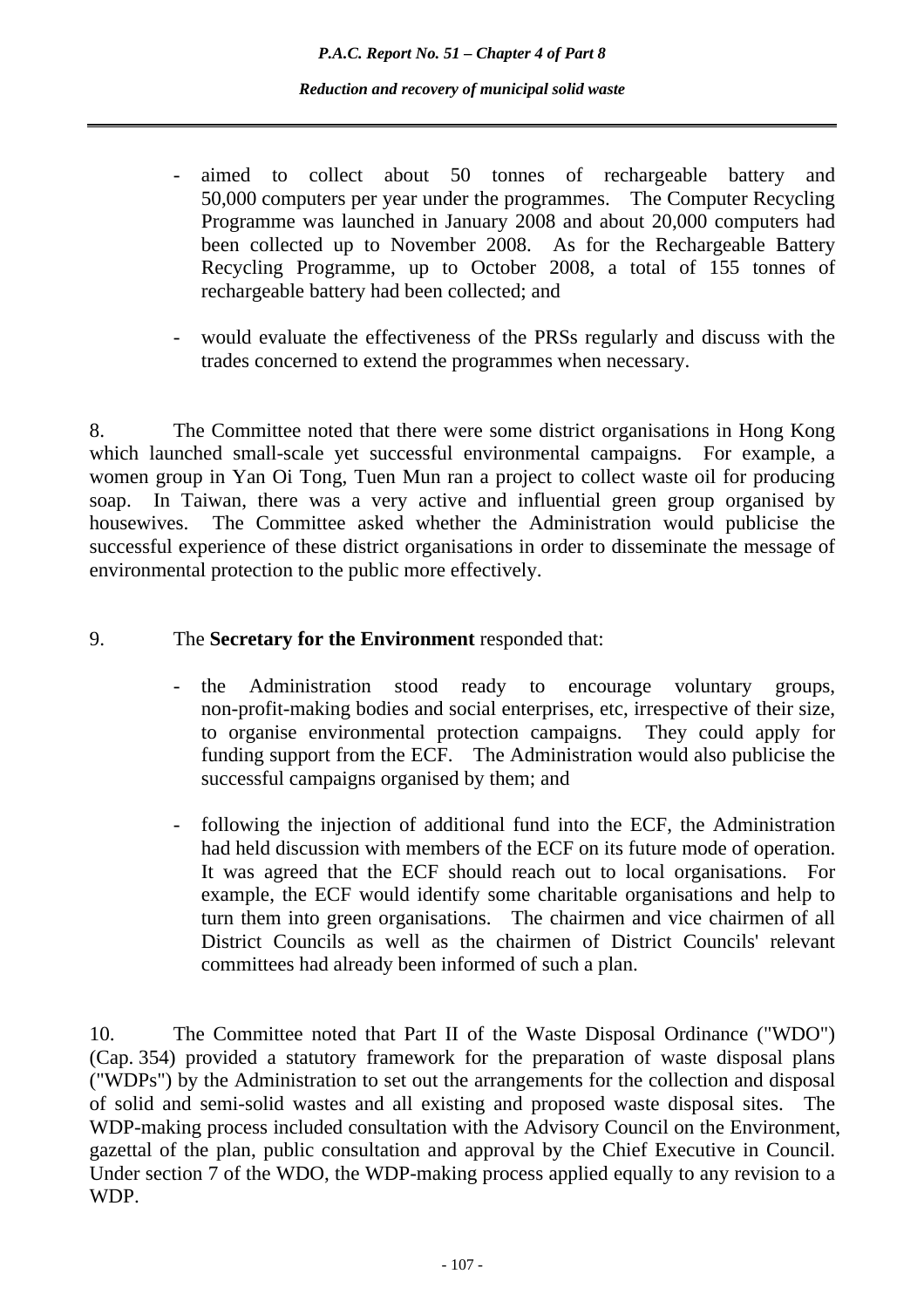11. The Committee also noted that in 1989, the Administration published a WDP ("1989 WDP") which included a strategy for the disposal of MSW through the provision of landfills and a network of refuse transfer stations. It appeared that no revision had been made to the 1989 WDP in the past 20 years.

- 12. Against the above background, the Committee asked:
	- about the nature of the Waste Reduction Framework Plan in 1998 ("1998 Framework Plan") and the 2005 Policy Framework vis-à-vis a statutory WDP;
	- given the statutory nature of a WDP, whether the use of non-statutory means, i.e. the 1998 Framework Plan and the 2005 Policy Framework, to set out the Administration's policy on waste disposal would circumvent any possible legal consequence in the event of the Administration's failure to have regard to or meet the targets set out in a statutory WDP; and
	- as Part II of the WDO was still in force and represented a statutory commitment of the Administration to observe a specific plan-making process, whether the use of non-statutory means to make similar plans would undermine the Administration's commitment.

13. In his letter of 7 January 2009 in *Appendix 29*, the **Secretary for the Environment** responded that:

- the WDP published by the Administration in December 1989 dealt with the collection and disposal aspects of waste management. It also set out a tentative programme for the development of new facilities, namely the three strategic landfills and the transfer station network, and the closure of old incinerators and small landfills. Given its focus on waste disposal and treatment, the WDP was not the most suitable vehicle to address the other aspects of waste management strategies, namely waste avoidance, reuse, recovery and recycling;
- A Waste Reduction Study was commissioned by the EPD in 1994 to identify ways to encourage waste avoidance, minimisation, recovery and recycling. The findings were presented to the Panel on Environmental Affairs of the Legislative Council, which requested the Administration to provide a total picture of its waste reduction targets and implementation timetable. The Administration subsequently consulted the public on the draft Waste Reduction Plan in May 1997, and published the 1998 Framework Plan to set out the waste reduction strategy and targets;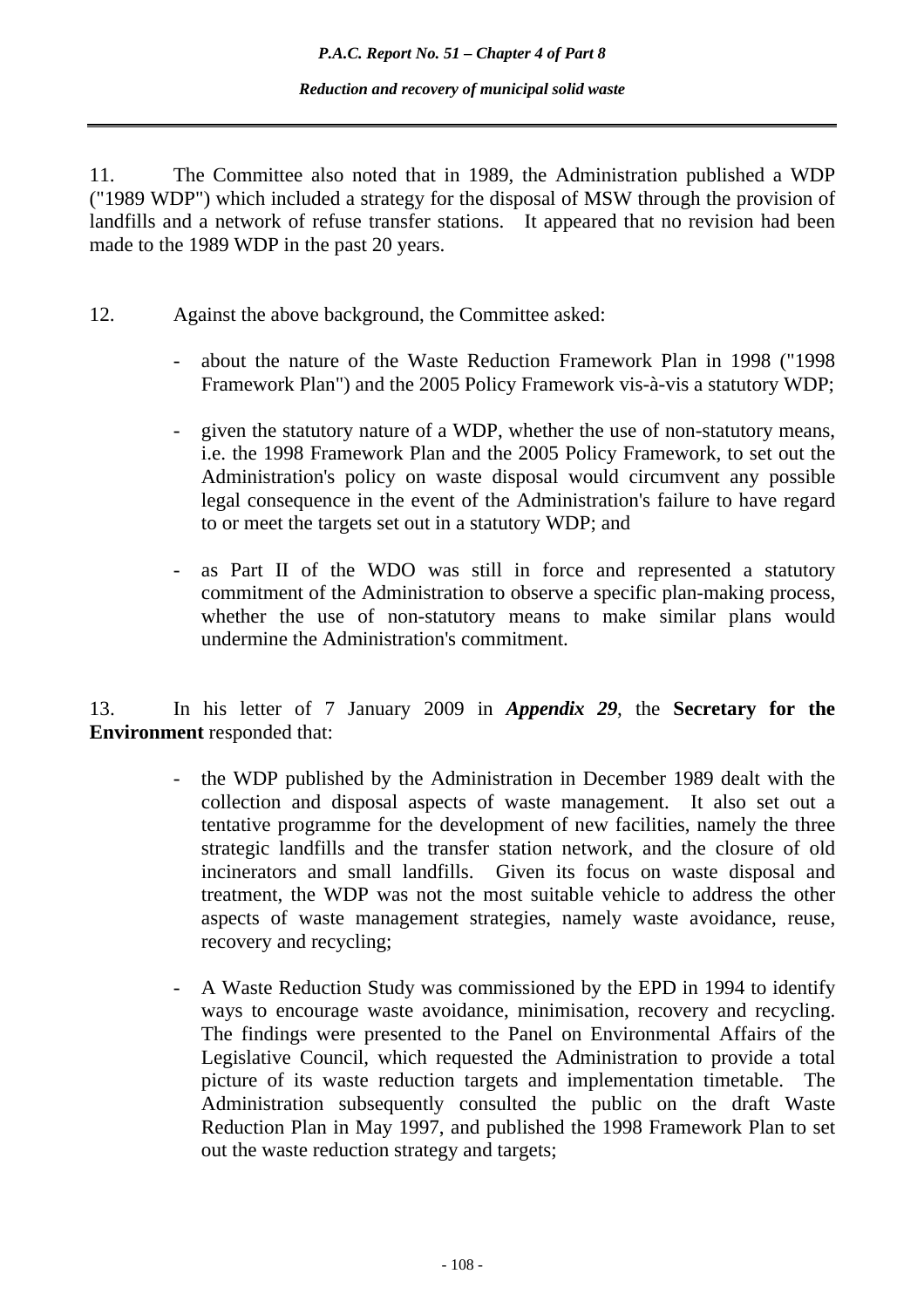- since then, there had been a continuing and rising public aspiration for a sustainable waste management strategy which placed primary emphasis on waste reduction, reuse and recovery. In response to this public aspiration, in particular the Report on the Engagement Process for a First Sustainable Development Strategy published by the Council for Sustainable Development ("SDC") in May 2005, the Administration published the 2005 Policy Framework in December 2005, setting out a comprehensive waste management strategy for the next ten years. Enshrining the "polluter-pays" principle, the 2005 Policy Framework proposed policy tools to encourage the public to recycle more and discard less. It also covered the adoption of latest technologies for waste management facilities. The 2005 Policy Framework had adopted the waste management targets laid down in the SDC Report; and
- the waste management targets set out in the 2005 Policy Framework were the results of the SDC's extensive public engagement process. The Administration remained committed to achieving these targets as set out in the 2005 Policy Framework as soon as practicable and would continue to report to the Legislative Council on the progress made.

## **C. Progress of MSW recovery**

14. According to paragraph 3.11 of the Audit Report, in 2007, 1.36 million tonnes of putrescible waste (mainly food waste) were produced, accounting for 22% of the total MSW. Almost all the putrescible waste was disposed of at landfills. This would shorten the life spans of the three landfills in Hong Kong, and generate leachate and landfill gas, which were harmful to the environment if not controlled properly.

15. The Committee noted from the Secretary for the Environment's opening statement that only a pilot facility had been set up at Kowloon Bay to collect food waste generated by the C&I sectors. The Organic Waste Treatment Facilities at Siu Ho Wan, North Lantau were still at the stage of undergoing feasibility and EIA studies. Possible sites of the IWMF were still undergoing engineering and EIA studies, and the expected commissioning of the IWMF would be as late as 2014-2015. Given that the continued disposal of food waste at the landfills was undesirable, the Committee queried whether:

- the Administration understood the urgency of the problem and whether the planned programme of the construction of large-scale management facilities was too slow;
- the Administration had any alternative plans in case the result of the pilot facility at Kowloon Bay was unsatisfactory; and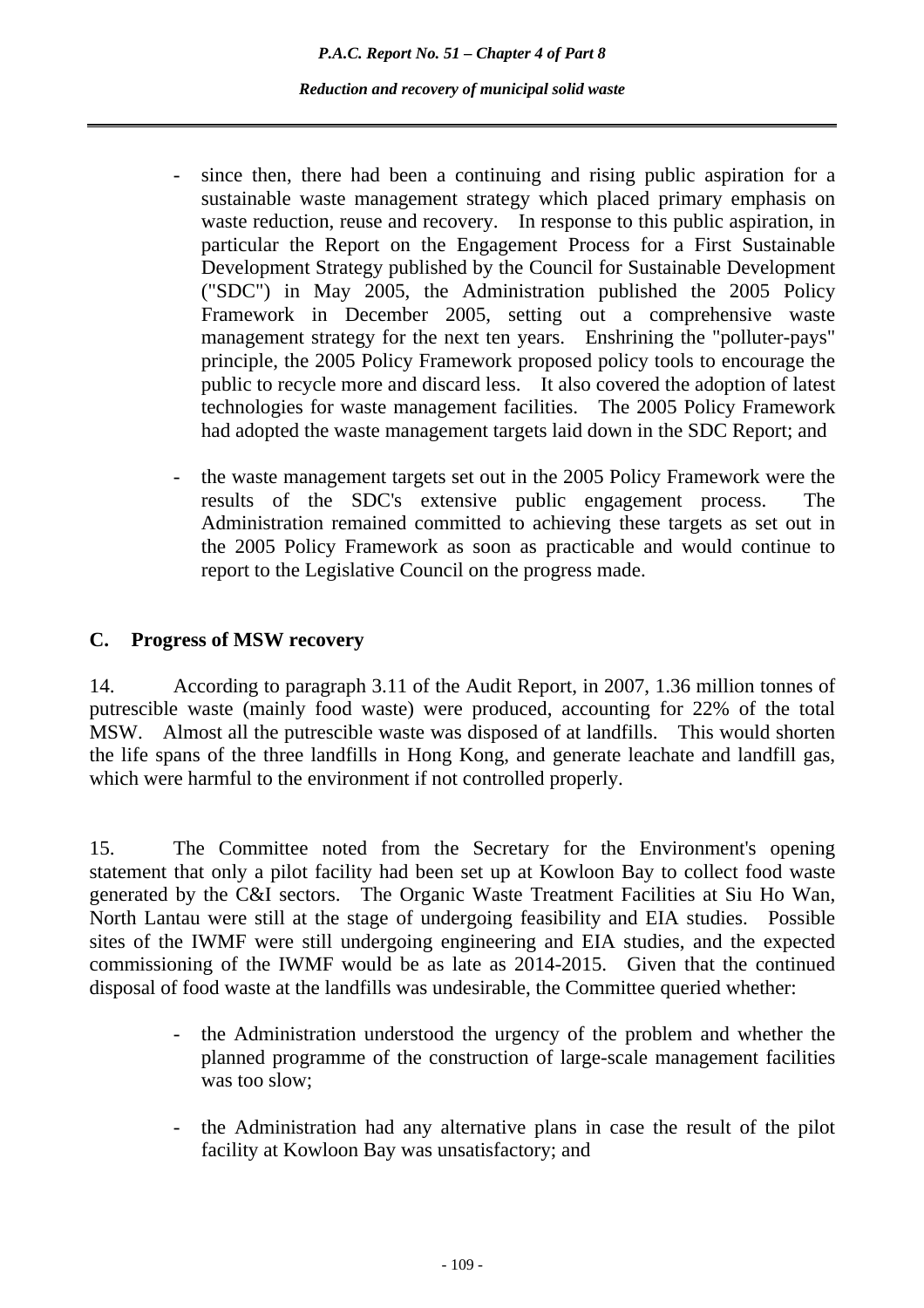- the three existing landfills would be exhausted before the IWMF was commissioned in 2014-2015.

### 16. In response, the **Director of Environmental Protection** stated that:

- food waste constituted a significant proportion of the waste disposed of at landfills. More than 3,300 tonnes of putrescible waste were generated in Hong Kong every day, with the main bulk generated by the domestic sector. The C&I sectors also generated 870 tonnes a day;
- the Administration did not rely on the IWMF alone to resolve the waste problem. It also aimed to develop organic waste treatment facilities to manage waste in a sustainable manner. To build up experience and information on the collection and treatment of organic waste, a small-scale pilot plant with a capacity of 4 tonnes per day had been set up at Kowloon Bay to process source-separated food waste from more than 20 C&I premises, such as food factories, hotels and restaurants. The Administration's target was to deal with putrescible waste from the C&I sectors first as this would be easier to collect and process;
- in addition, as part of the long-term waste treatment strategy, an Organic Waste Treatment Facility would be developed in two phases, with each phase handling 200 tonnes of source-separated organic waste from the C&I sectors per day. The first phase of the facility was to be built in Siu Ho Wan of Lantau Island, and the target commission date was early 2013. At present, EIA studies were being conducted. The second phase would be of a similar capacity and built in Sha Ling of the North District; and
- extension of the existing landfills was also necessary. The Administration had already completed the feasibility and EIA studies on the extension of two of the three landfills.

# 17. The **Secretary for the Environment** added that:

- his opening statement highlighted that the Administration tackled the problem of waste management through enactment of legislation, cooperation with the trades, public participation and education, provision of infrastructure and allocation of resources; and
- the support of the Legislative Council and the community was indispensable. For instance, a number of legislative proposals would be put up for consideration by the Legislative Council in the coming year, and successful implementation of the voluntary PRSs relied on the participation of the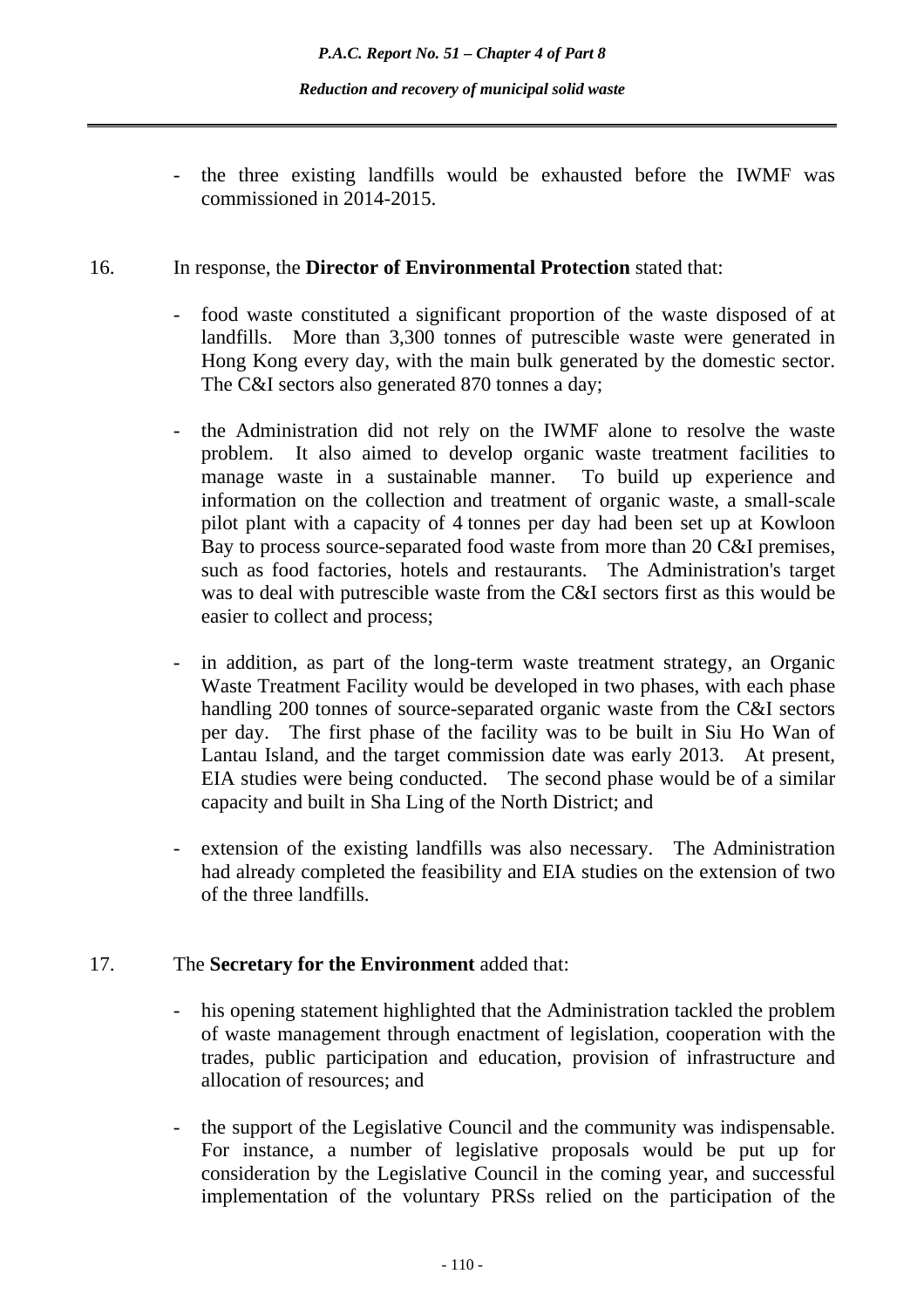relevant trades and the public Additional resources had been allocated through injection to the ECF. The Administration was also identifying more short-term tenancy sites to meet the need of the recycling industry. The ENB would submit funding application for the several waste treatment infrastructure projects mentioned in his opening statement to the Legislative Council for approval in the near future.

18. Regarding the treatment of food waste, the Committee noted that the EPD and the commercial sector had implemented programmes for recovering and recycling food waste. The Committee asked:

- about the effectiveness and experience of the programmes;
- whether the Administration would consider providing economic incentives to encourage more commercial organisations to participate in food waste reduction and recovery; and
- the reason why the Administration aimed to deal with food waste from the C&I sectors first instead of that from the domestic sector, even though the main bulk of food waste in Hong Kong was generated by the domestic sector.

### 19. The **Director of Environmental Protection** and **Dr Ellen CHAN Ying-lung, Assistant Director (Environmental Infrastructure), EPD**, replied that:

- before the SSDW programme was implemented, the EPD had conducted a pilot scheme at four housing estates in the Eastern District which focused on the separation of wet waste (i.e. food waste) and dry waste (i.e. recyclable materials like paper, aluminium cans and plastic bottles). Under the scheme, the dry waste was not further separated. The result of the scheme indicated that the recovery rate was raised slightly, but the handling cost was high because the waste had to be separated at the waste collection points. Given this experience, the Administration launched the SSDW programme in 2005 to provide waste separation facilities on each building floor, which would be more convenient to residents and would encourage them to separate waste at source;
- some commercial organisations were keen to take measures to treat the food waste generated by them. The Hong Kong Disneyland had installed a machine to process food waste, which was similar to the one in the plant at Kowloon Bay, with a capacity of about one to two tonnes per day. The machine operated satisfactorily, but it was only of a small scale. To process several hundred tonnes of food waste a day would require different technology. A shopping arcade at Kowloon Tong had installed a similar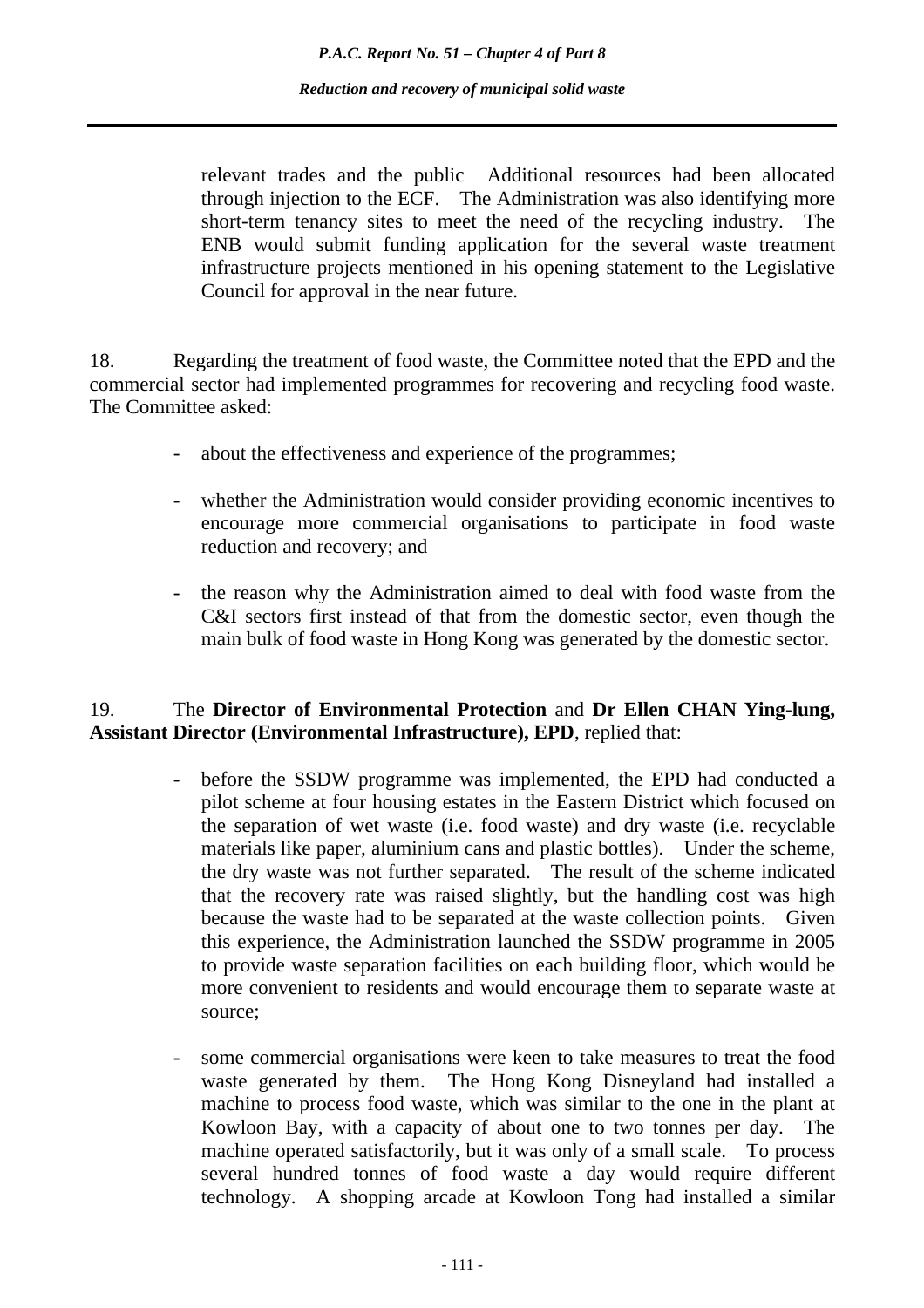machine at its carpark to process the food waste generated by the food premises there. In addition, the Airport Authority had installed several similar machines; and

- food waste could not be stored and had to be transported to the treatment plant immediately after collection. Food waste generated by the C&I sectors was easier to collect, hence the EPD's aim was to deal with the C&I sectors first. As for food waste from the domestic sector, ultimately it would have to be incinerated by the IWMF.

20. The Committee noted from paragraph 2.15 of the Audit Report that according to the 2005 Policy Framework, the quantity of MSW generated was targeted to be reduced by 1% per annum, from 2005 up to 2014, based on the 2003 level of 5.83 million tonnes. However, Audit found that the actual quantity of MSW generated was increasing. In 2007, 6.25 million tonnes of MSW were generated, exceeding the target quantity of 5.66 million tonnes by 10.4%.

21. The Committee further referred to the Secretary for the Environment's remarks that the MSW reduction target of 1% per annum was forward-looking and difficult to achieve. In view of the Secretary's remarks and the Administration's apparent reluctance to set more aggressive performance targets for its initiatives such as the SSDW programme, the Committee questioned:

- the Administration's commitment to achieving the MSW reduction target; and
- whether the Administration would set more objective and quantifiable targets for its different MSW reduction initiatives, such as public education programmes, so as to provide the Legislative Council and the public with a basis for evaluating their effectiveness.

### 22. The **Director of Environmental Protection** responded that:

- the Administration had been working towards achieving the three waste management targets set out in the 2005 Policy Framework, including reduction of the amount of MSW generated in Hong Kong by 1% per annum, although this was indeed a challenging target. The Administration had been trying to achieve the targets through legislative means where necessary, educational and publicity campaigns, as well as provision of waste treatment infrastructure;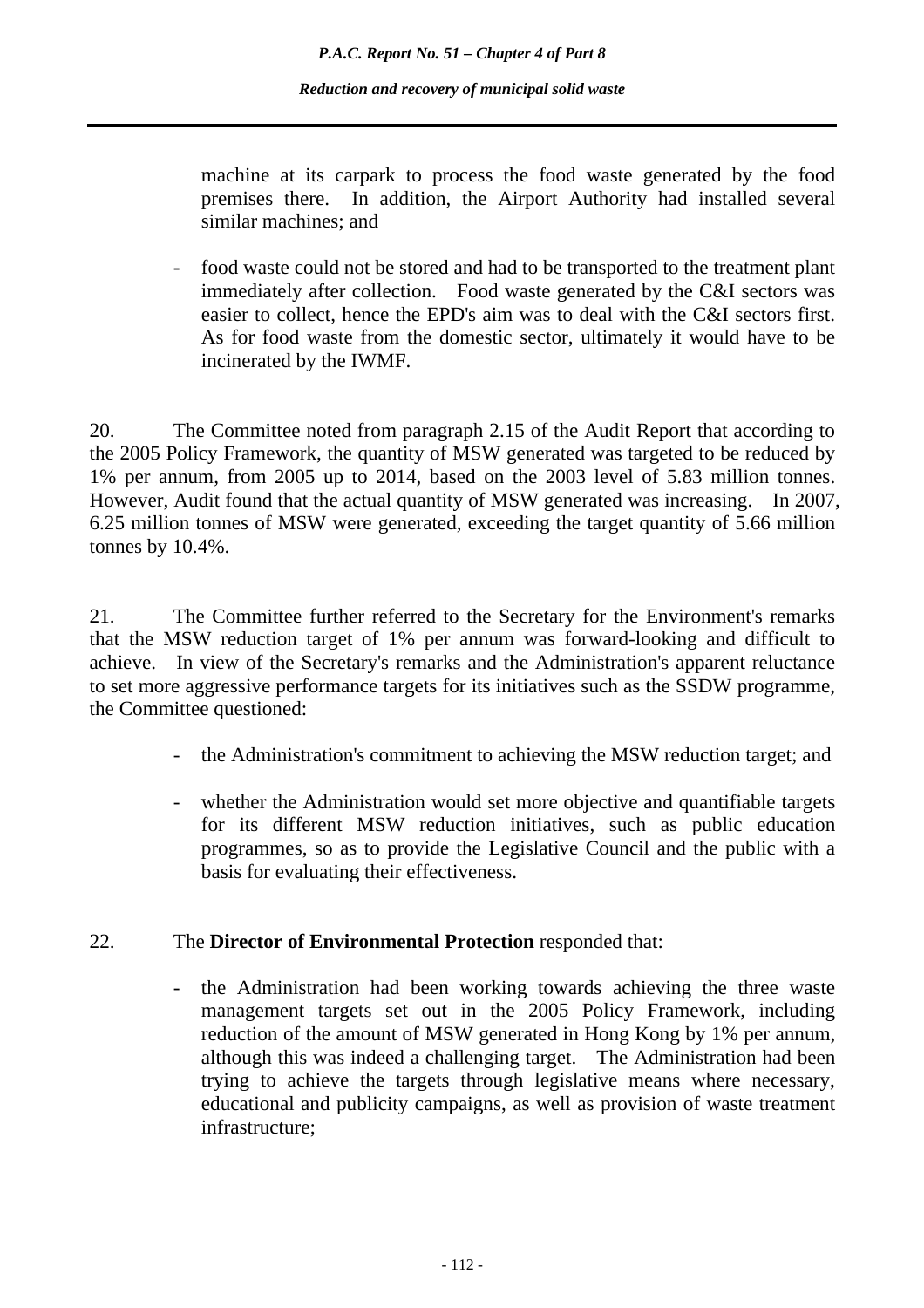- the Administration believed that the implementation of an MSW charging scheme based on the "polluter-pays" principle could effectively help to reduce waste at source. Overseas experience indicated that volume-based charging would be more effective for achieving waste reduction. However, it might not suit the situation in Hong Kong where the waste of some individual households was not collected by waste collectors, rendering it difficult to monitor the volume of waste disposed of by them and determine the charge. The Administration would continue to examine the issue with a view to identifying measures that could address the needs of Hong Kong. Progress had also been made in implementing PRSs with the enactment of the Product Eco-responsibility Ordinance. This would provide economic incentive to reduce waste at source. Apart from the levy on plastic shopping bags, the Administration would also study the implementation of PRSs for other products; and
- although the community's awareness of environmental issues had enhanced, the actual quantity of MSW generated had been increasing. While the amount of domestic waste generated had remained relatively stable at about 3 million tonnes a year, the amount of C&I waste generated had increased from 2.55 million tonnes in 2005 to 2.9 million tonnes in 2007. During the period from 2005 to 2007, population growth remained at about 1% a year, and there was robust economic growth (i.e. 7.5% in 2005, 6.8% in 2006 and about 6% in 2007). This meant that the increase in C&I waste generation was probably driven by the significant growth in economic activities.

### 23. The **Secretary for the Environment** stated that:

- the 2005 Policy Framework was a blueprint setting out the Administration's major initiatives and specific targets for MSW management for the years from 2005 to 2014. It was a policy framework that suited the circumstances of Hong Kong. The Administration had already achieved a recovery rate of 45% back in 2006, three years ahead of the target laid down in the 2005 Policy Framework, but it would not be complacent. The Administration was lagging behind with regard to the MSW reduction target;
- he considered that in the short run, the Administration should not spend efforts on setting targets which were different from those in the 2005 Policy Framework. Instead, the Administration should make its best efforts to achieve or exceed the targets as laid down in the policy framework;
- the Audit Report highlighted the difficulties faced by the Administration. Without a charging scheme, it was doubtful whether the MSW generated could be decreased. For instance, if the Administration were to collect domestic food waste, Hong Kong citizens would have to change the way they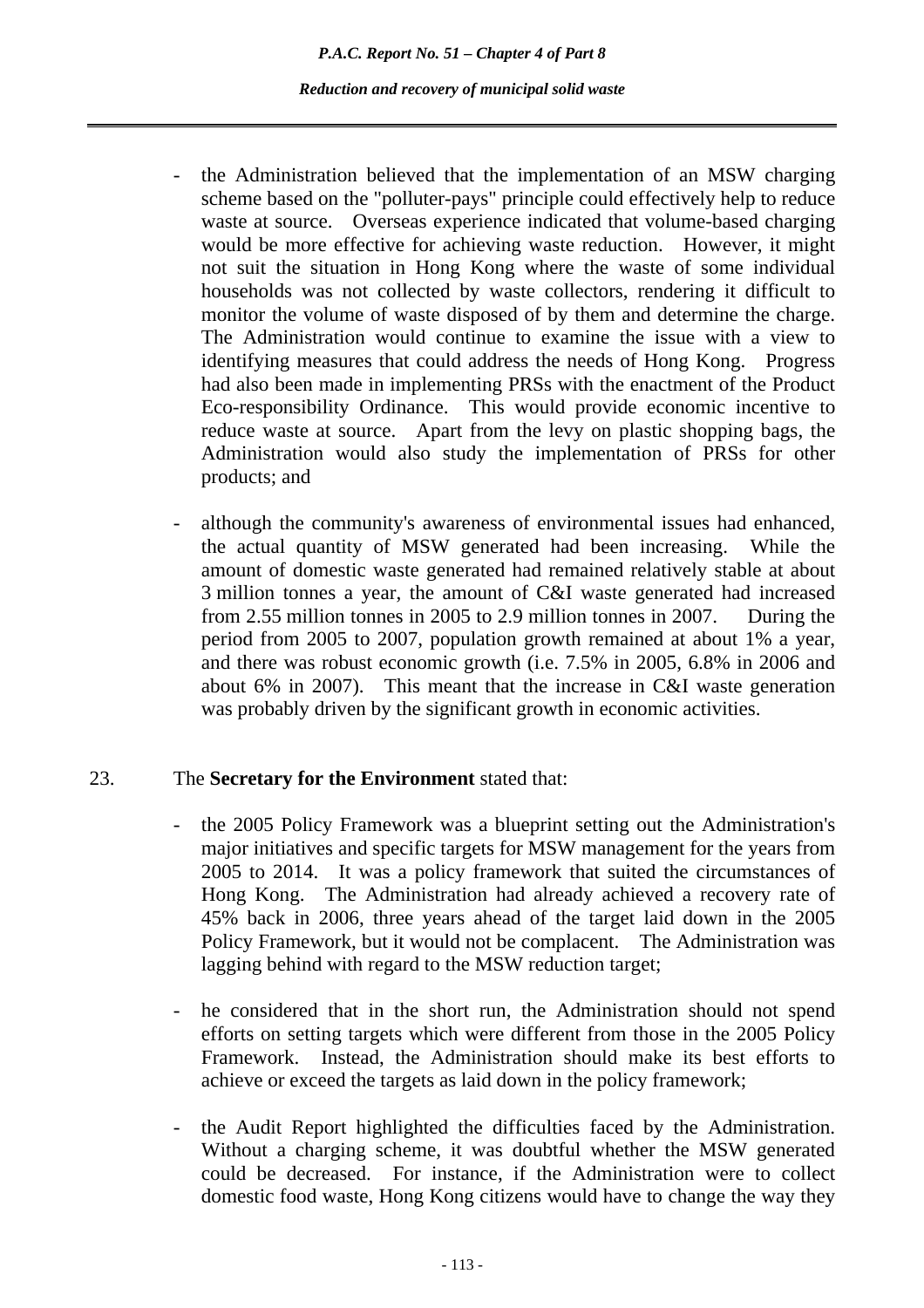disposed of waste. It was inevitable that a levy would have to be introduced to provide incentive for change. It would be ideal if the amount of MSW generated in Hong Kong could be reduced by 1% per year. In that case, Hong Kong would not have any rubbish after 99 years; and

- the Audit Report also highlighted the need for modern IWMF with incineration as the core technology to substantially reduce the volume of unavoidable waste. The Administration was taking forward the waste treatment infrastructure projects and would submit proposals to the Legislative Council soon.

24. Regarding the promotion of the recovery and recycling industries, the Committee noted Audit's recommendation in paragraph 3.16(b) of the Audit Report that the EPD should take further measures to improve the recovery of paper waste and plastic waste. However, the Director of Environmental Protection only responded that the EPD had commissioned the Hong Kong Business Environment Council to carry out a "Study on Waste Paper and Plastics Generation and Recovery in the C&I Sector in Hong Kong", which appeared to be less than a positive response.

25. The Committee also noted from the Secretary for the Environment's opening statement that there were considerable difficulties in developing large-scale recycling industry in Hong Kong due to factors such as land and wages, and there was room for improvement in the development of the EcoPark.

- 26. The Committee enquired:
	- when the EcoPark tenants would commence operation and about the difficulties faced by them;
	- about the direction in reviewing the tenancy requirements for Phase II of the EcoPark and the specific measures to assist the recovery and recycling industries, particularly in the face of the difficulties brought about by the financial tsunami, e.g. whether the Administration would further extend the term of the tenancy and reduce the rent, and construct the plants for the tenants; and
	- whether the Administration would consider developing the recycling industry in the Lok Ma Chau Loop where there would be more land and more manpower at lower wages to cater to the industry's need.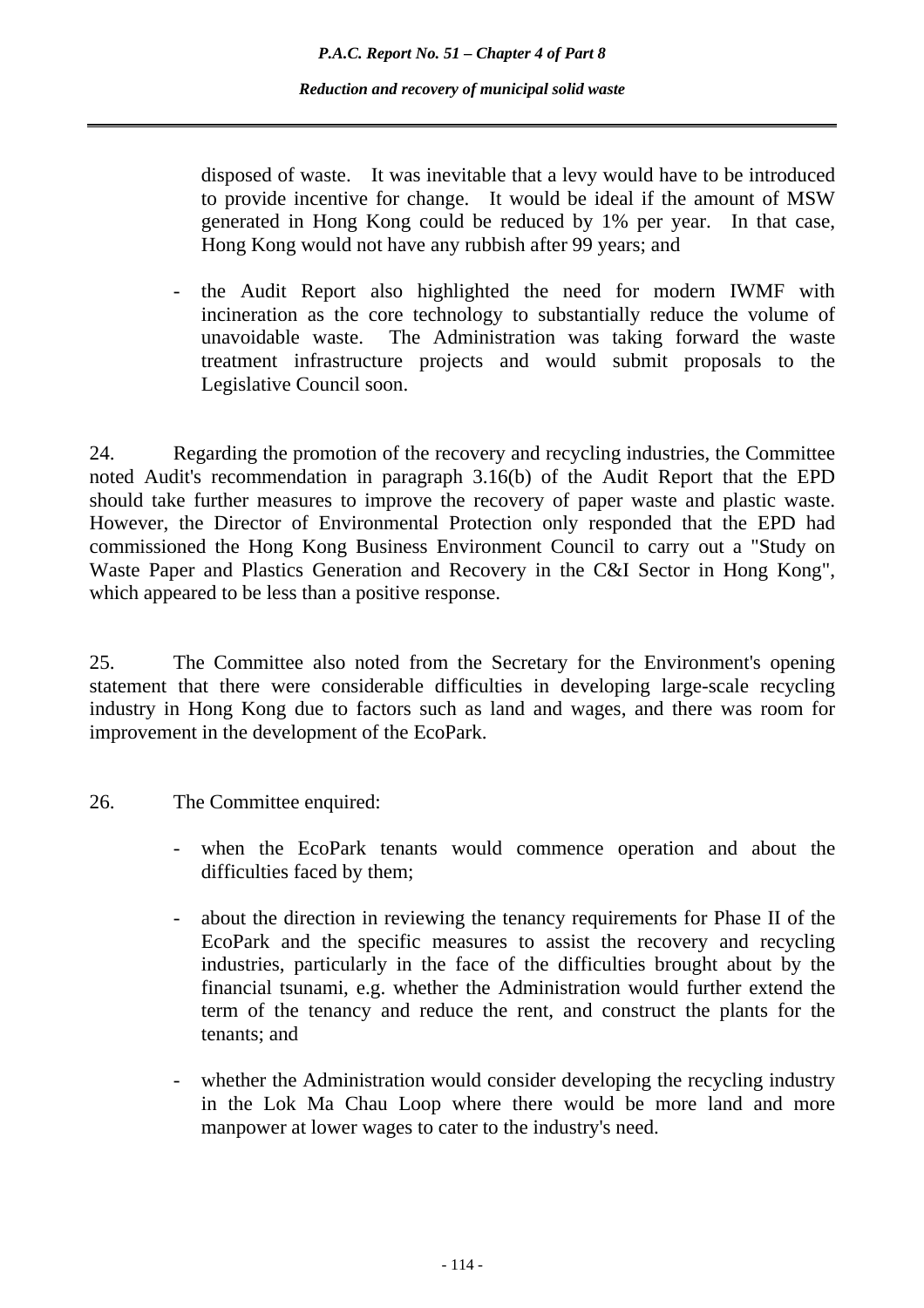# 27. The **Secretary for the Environment** and the **Director of Environmental Protection** said that:

- there were a total of six lots in Phase I of the EcoPark. Four lots had been awarded for recycling of waste wood, used cooking oil, computers and waste plastic. The tenants were preparing for the construction of plants. Of the remaining two lots, tender evaluation in respect of the one designated for recycling scrap iron was at the final stage, while invitation for tender for the one designated for recycling various materials would be issued by the end of 2008. Apart from providing land at affordable rent, the Administration also assisted tenants of the EcoPark in market development and liaison with suppliers. The ECF provided funding support to the recycling industry for technology development;
- the rent of the EcoPark was already very low, even cheaper than that of short-term tenancies. The term of tenancy was 10 years, which was very long, and the tenancy could be renewed upon expiry. The problem was that there might not be suitable recycled products for use in Hong Kong or tenants who were willing to make long-term investment. The paper recycling industry was an example. While waste paper was recovered in Hong Kong, the recycling plants were set up in the Mainland. The experience in the past few years indicated that Hong Kong might not be able to attract large-scale recycling industry to develop locally. Moreover, some higher-end recyclers might choose to operate in the Hong Kong Science and Technology Parks rather than the EcoPark;
- despite the difficulties, the Administration had continued to support the recycling industry. If the operators had problems in administration, the EPD would help them to liaise with the government departments concerned. The Administration would also try to provide assistance if they lacked the requisite technologies. However, it was important that they were committed to operation and production instead of, say, using the land for storage of their goods;
- the Hong Kong and Shenzhen authorities were considering the land use of the Lok Ma Chau Loop, including higher education, and the research and development of new high technology. The development of the Loop was more remote than that of the EcoPark; and
- regarding the development of Phase II of the EcoPark, the Administration had set up a committee to study how to improve the attractiveness of the EcoPark. Some members of the committee had proposed that the Administration might build some standard plants for use by the tenants. The Administration would consider this option but was concerned that a standard design might not suit the differing requirements of tenants. The Administration would continue to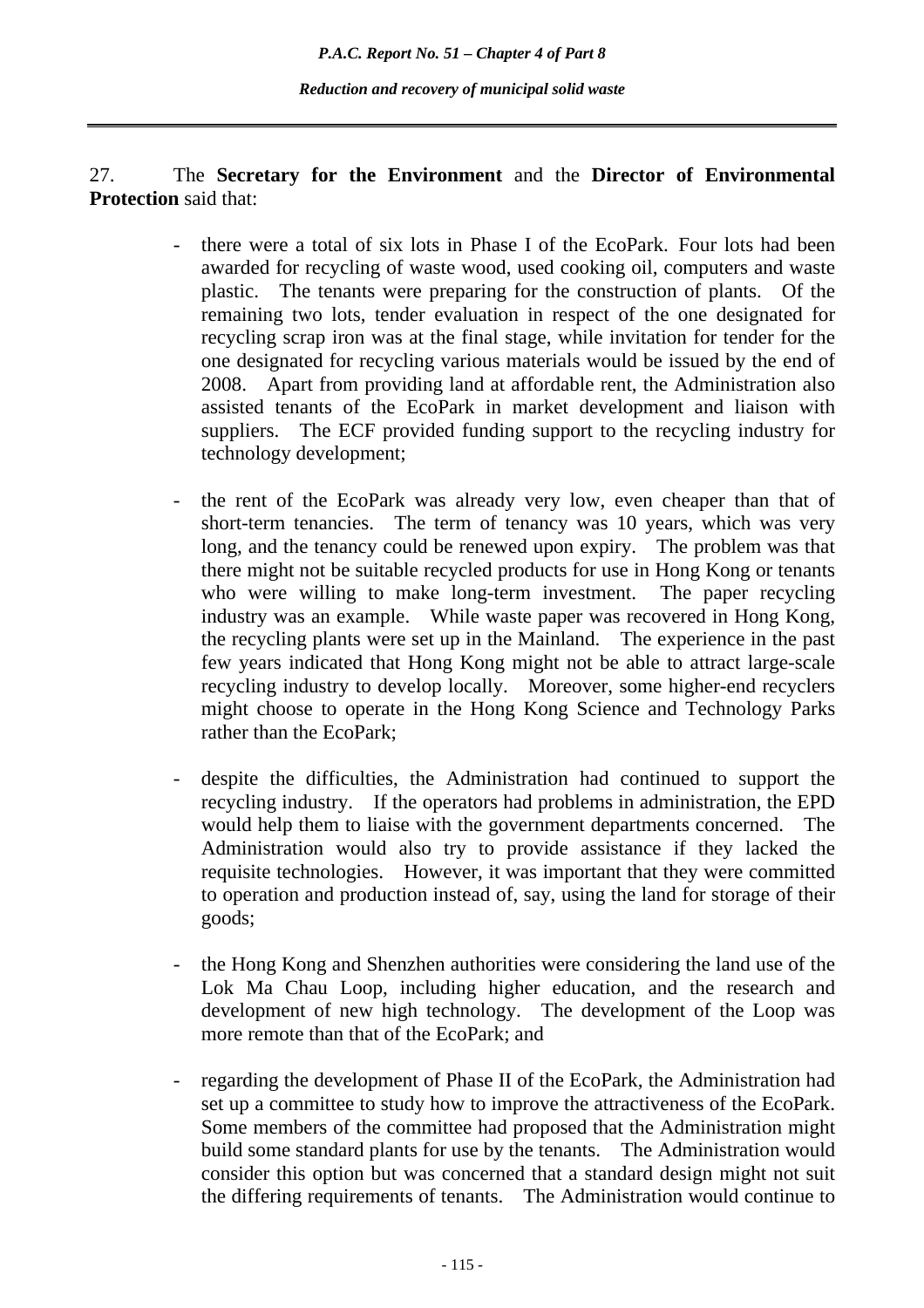discuss with representatives from the recycling industry and other relevant organisations such as the Hong Kong Science and Technology Parks and Hong Kong Productivity Council.

#### **D. Implementation of domestic waste-recovery programmes**

28. According to paragraphs 4.5 and 4.8 of the Audit Report, the SSDW programme for recovering domestic waste at housing estates had been implemented since 2005. The ENB had set the following performance targets under the programme: (a) to have 80% of Hong Kong's population enrolled in the programme by 2010; (b) to extend the programme to cover all public rental housing ("PRH") estates by 2012; and (c) to increase the domestic waste recovery rate from 16% in 2005 to 26% in 2012. It appeared to the Committee that the performance targets were conservative. The Committee asked:

- the reason why the Administration only targeted to extend the SSDW programme to all PRH estates by 2012 but not earlier, despite that it should be easier to implement the programme in PRH estates which were under the control of the Hong Kong Housing Authority;
- as the domestic waste recovery rate already reached 24% in 2007, whether the Administration would set a higher target in this regard instead of adhering to the original target of 26% in 2012, so as to provide a greater impetus to its work; and
- the respective recovery rates of MSW, domestic waste and non-domestic waste in other advanced cities of the world and how the rates compared to those in Hong Kong.

29. The Committee further referred to paragraph 4.18(b) and (c) of the Audit Report in which the Director of Environmental Protection stated that through promotion of the SSDW programme, the message of source-separation of waste was widely disseminated in the community, and that the programme had improved waste recovery in Hong Kong. It appeared to the Committee that the Administration was complacent about the progress of the SSDW programme and doubted its determination in achieving a more aggressive target.

30. On the extension of the SSDW programme to PRH estates, the **Director of Environmental Protection** explained that although the EPD would like to expedite the progress, it had to work together with the Housing Department. To implement the programme, the Housing Department needed to identify suitable locations for providing waste-separation facilities and make corresponding arrangements, such as with its cleansing contractors.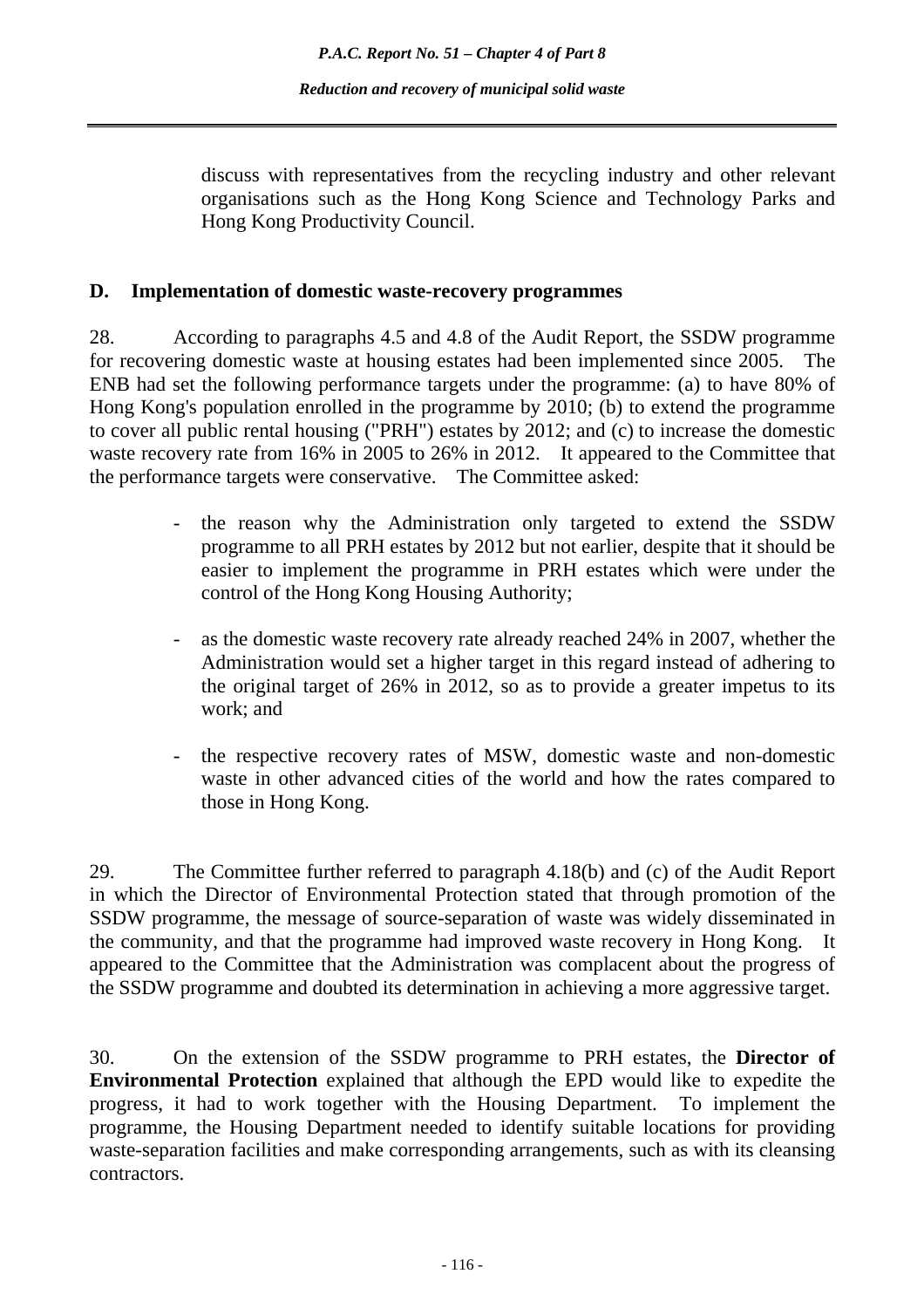## 31. The **Secretary for the Environment** responded that:

- the Administration should be able to meet the target of raising the domestic waste recovery rate to 26% by 2012. Nevertheless, he agreed that the Administration should make even greater efforts to improve domestic waste recovery. To achieve a higher recovery rate, the Administration had to work together with management companies and residents' associations;
- regarding facilities for waste recovery, as most existing domestic buildings had neither a refuse storage and material recovery room on each floor nor sufficient space for waste-separation facilities, the Building (Refuse Storage and Material Recovery Chambers and Refuse Chutes) Regulations (Cap. 123 sub. leg. H) were amended in May 2008 to require such facilities to be provided on every floor of new domestic buildings. More than 800 new three-coloured waste-separation bins would be provided at public places to raise the environmental awareness of the general public; and
- funding support was provided for the installation of recycling facilities. Besides, the Administration also aimed to encourage residents to participate in source separation at home through community participation and education. For instance, many large housing estates had taken the initiative to place a collection box for waste clothes, apart from collecting paper, metal and plastic waste. The Administration would commend these estates and publicise their good experience. He also personally introduced the newly-designed three-coloured waste-separation bins to enhance publicity. The Administration would also launch programmes periodically, such as those for the recovery of computers and electrical appliances, to boost the recovery rate.

32. Regarding the recovery rates of other advanced cities, the **Assistant Director (Environmental Infrastructure), EPD** replied at the public hearing and in her letter of 6 January 2009 (in *Appendix 30*) that overseas data were only available for MSW. Based on the latest accessible and comparable data, Hong Kong's MSW recovery rate was 45% in 2007, as compared to some major cities such as Tokyo (18% in 2007), Sydney (26% in 2003), New York (30% in 2003), London (35% in 2006-2007), Singapore (54% in 2007), Taipei (61% in 2007) and Seoul (64% in 2007).

33. The Committee noted from paragraph 4.14 of the Audit Report that the EPD only relied on the Census and Statistics Department's statistics collected from recycling traders to evaluate the performance of the SSDW programme. However, such statistics might not represent the actual quantities of MSW recovered under the programme as some recyclable waste might be directly taken to recycling traders without going through the programme.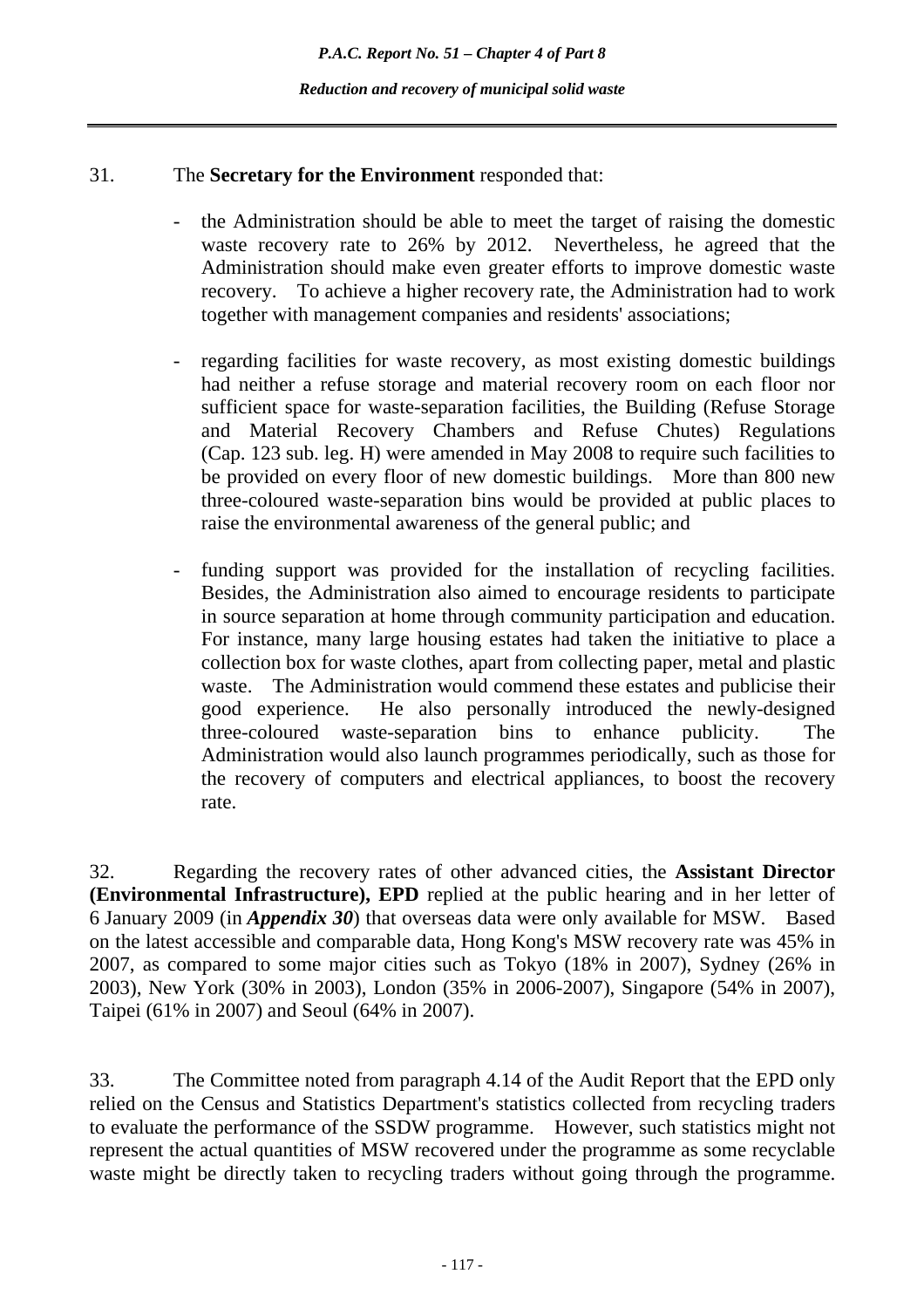The Committee enquired whether the EPD would directly estimate the quantities of recyclable waste recovered under the SSDW programme, as recommended by Audit.

## 34. The **Director of Environmental Protection** and the **Assistant Director (Environmental Infrastructure), EPD** replied that:

- the EPD did not collect data on the quantities of recyclable waste recovered through the SSDW programme from the participating housing estates directly because the quantities as reported by them might only reflect a portion of the actual quantities recovered. Residents might choose to put recyclable waste into the waste-separation bins provided by their buildings/estates or take recyclable waste directly to the recycling traders. The EPD considered such practices desirable as they were conducive to environmental protection. Hence, the department used the Census and Statistics Department's data for evaluating the SSDW programme; and
- in future, apart from using the statistics from the Census and Statistics Department, the EPD would also implement Audit's recommendation and conduct surveys in the estates and buildings which had joined the SSDW programme to obtain information about the quantities of domestic waste recovered under the programme.

### **E. Implementation of non-domestic waste-recovery programmes**

35. According to paragraphs 5.4 to 5.6 of the Audit Report, the EPD launched a Source Separation of Commercial and Industrial Waste (SSCIW) programme in October 2007. Under the programme, the management offices of C&I buildings were encouraged to implement measures for waste separation and recovery, and to provide quarterly returns on the quantities of waste recovered. Paragraph 5.8 of the Audit Report revealed that the EPD did not obtain statistics of recyclable waste recovered under the SSCIW programme from management offices of the participating buildings for evaluating the effectiveness of the programme. Paragraph  $5.11(a)$  also reported that only 40% of participants of the programme submitted regular returns on recyclable waste recovered.

- 36. The Committee asked the EPD to explain:
	- why it did not obtain statistics from management offices of the participating buildings; and
	- why the return rate of participants of the programme was so poor and the actions that it would take to improve it.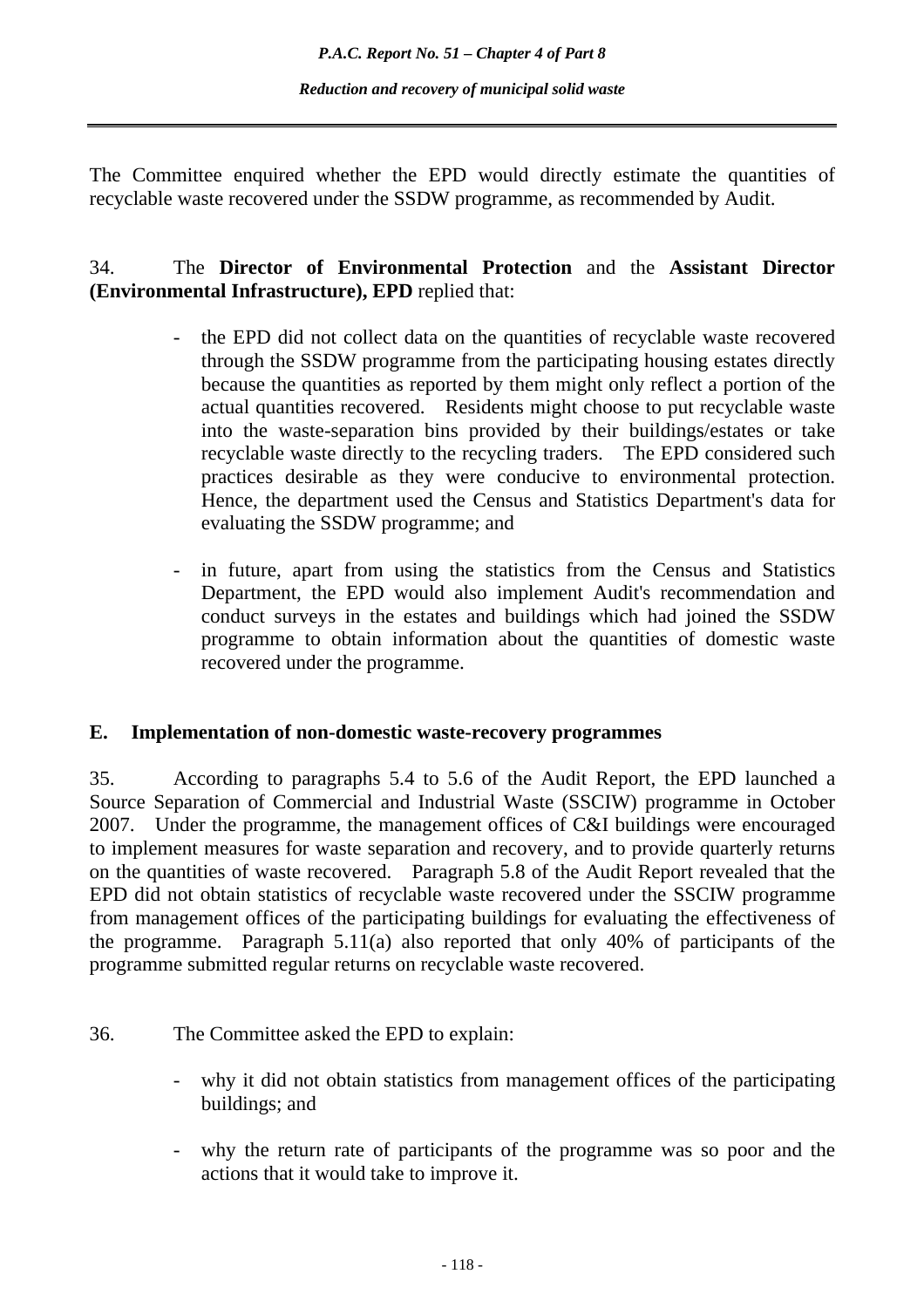37. The **Director of Environmental Protection** and the **Assistant Director (Environmental Infrastructure), EPD** replied that:

- similar to the SSDW programme, the EPD had all along used the Census and Statistics Department's statistics collected from recycling traders to evaluate the performance of the SSCIW programme because the information was more comprehensive. However, in view of Audit's recommendation, the EPD would also collect statistics on recyclable waste recovered under the SSCIW programme directly from management offices of the participating buildings for reference;
- the submission of quarterly returns on the quantities of waste recovered was voluntary. The EPD would, through further communications with the participants, endeavour to encourage better response. The EPD would also introduce a commendation scheme similar to the one for the SSDW programme to commend those participants who submitted returns and achieved a high recovery rate; and
- the SSCIW programme was only launched in October 2007 and was still in an early implementation phase. Up to November 2008, about 420 C&I buildings had joined the programme. In order to attract more participants, waste-separation bins would be provided free of charge to participating C&I buildings.

38. The Committee noted from paragraphs 5.12(a) and 5.14 of the Audit Report that since 2000, the Education Bureau, the EPD and the Environmental Campaign Committee ("ECC") had implemented a waste-recovery programme at schools to enhance students' awareness of the importance of resource conservation and waste separation. However, up to July 2008, only 67% of schools in Hong Kong had been provided with waste-separation bins. The Committee enquired why not all schools were provided with waste-separation bins and how the Administration would improve the situation.

39. The **Director of Environmental Protection** said at the public hearing and the **Assistant Director (Environmental Infrastructure), EPD** stated in her letter of 6 January 2009 that:

> - the ECC launched two one-off campaigns of "Waste Separation and Recycling Scheme in Schools" ("the Schemes") in 2000 and 2003 respectively. Under the Schemes, all primary and secondary schools were invited to participate on a voluntary basis. With the concerted efforts of the ECC, the EPD and the then Education Department, 1,100 sets of waste-separation bins were provided to all participating schools, covering about 70% of primary and secondary school premises. The Schemes had successfully raised the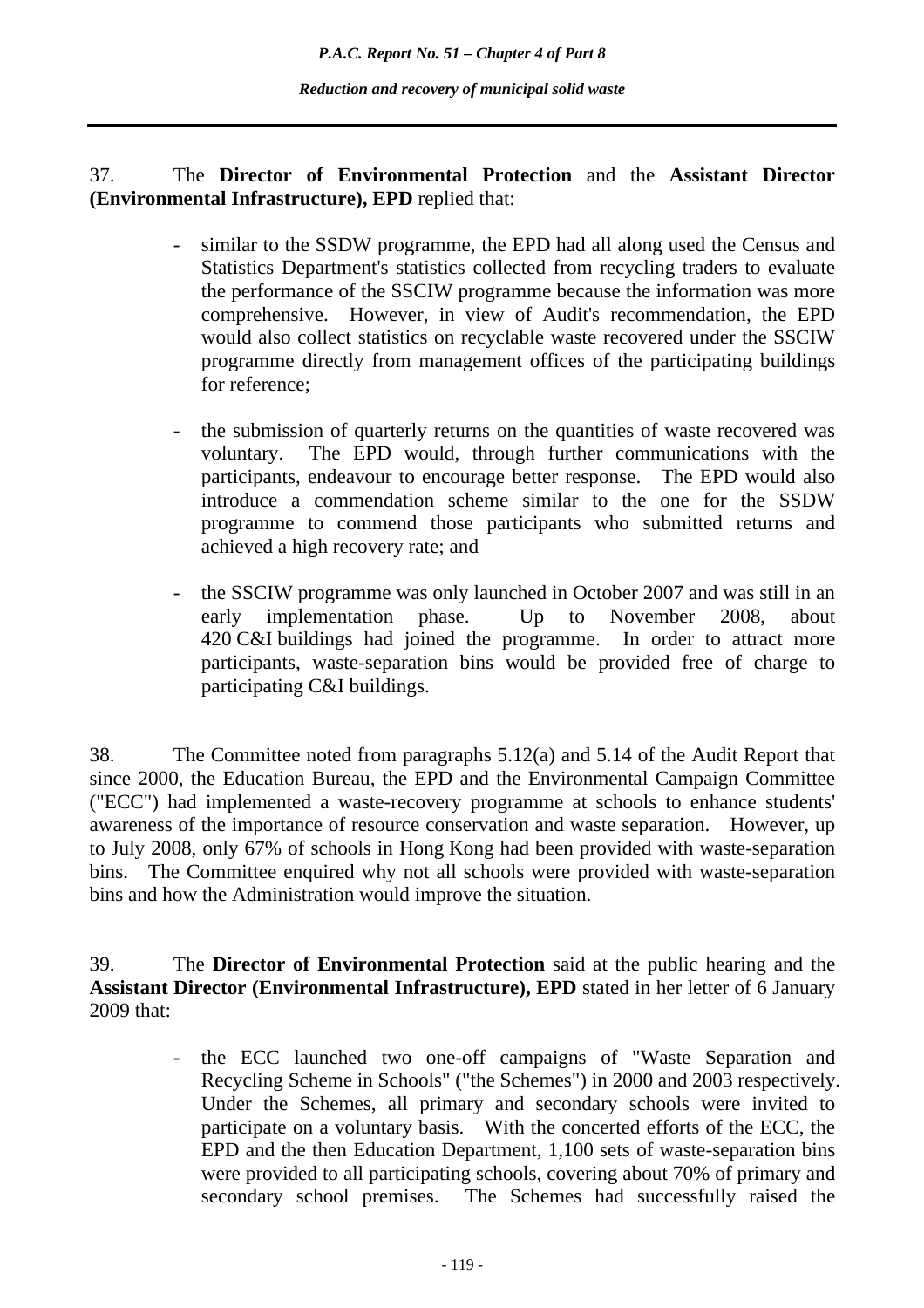awareness of schools in waste separation and recycling. It was noted that some schools had elected not to join the Schemes but had procured waste-separation bins at their own expenses;

- since the introduction of the Schemes, the ECC had continued to proactively offer assistance and support to new schools or newly participating schools by providing new waste-separation stickers for the bins, as well as referring the participating and non-participating schools to the Food and Environmental Hygiene Department ("FEHD") for recyclable collection service on a free-of-charge basis. In parallel, the ECC had also reviewed the design of waste-separation bins to cater for the expanded scope of recyclables;
- as many of the old sets of waste-separation bins distributed under the Schemes were approaching the end of their natural life span, the ECC had obtained funding support of \$6 million from the ECF in early 2008 for procurement of newly designed waste-separation bins for distribution to primary and secondary schools. In November 2008, the ECC invited all primary and secondary schools to apply for the new bins. As at the end of December 2008, over 220 applications had been received and, among them, about 140 had never received recycling bins under the Schemes. All such requests would be entertained within the current school year, boosting the coverage rate of three-coloured waste-separation bins in school premises to around 83%; and
- while participation of schools in the Schemes remained voluntary, the ECC was prepared to entertain all applications and, in this connection, the EPD would reach out to those schools yet to join the Schemes to proactively invite them again to join or to ascertain their reasons for not joining.

40. Paragraph 5.23 of the Audit Report revealed that as at June 2008, only 17% of the refuse collection points ("RCPs") in rural areas were provided with waste-separation bins. The Committee asked about the reason for the small percentage and the FEHD's action plan to improve the situation.

41. **Mr CHEUK Wing-hing, Director of Food and Environmental Hygiene**, stated at the public hearing and in his letter of 31 December 2008 (in *Appendix 31*) that:

> - village-type RCPs in rural areas were usually situated in rather remote places, serving only a small local population. The FEHD started to provide waste-separation bins in village-type RCPs in 2000. In general, the waste recovering yield from these bins had been low compared with that from bins set up in urban areas. Nevertheless, to help promote the concept of waste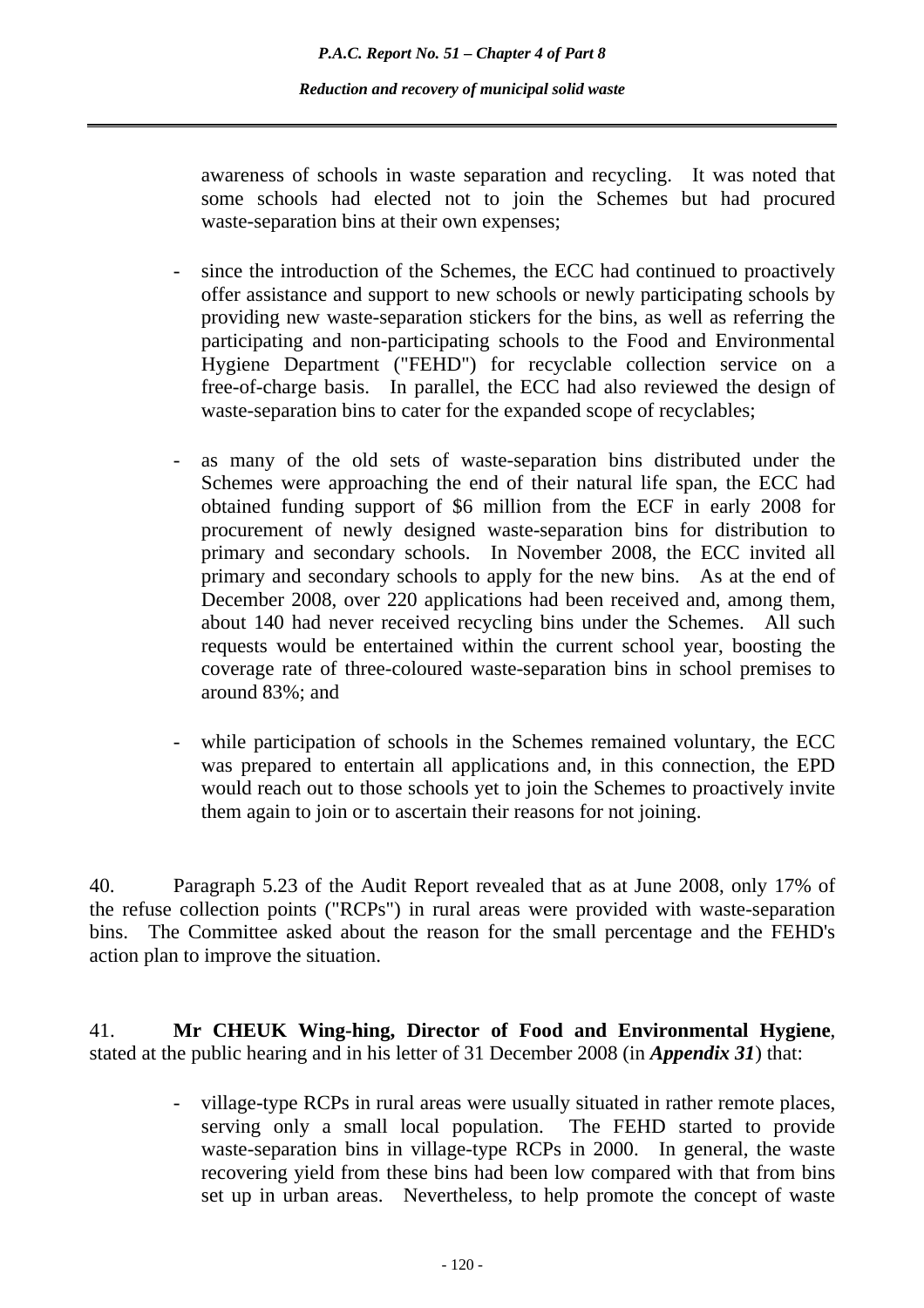separation and recovery, the FEHD had progressively increased the number of RCPs provided with waste-separation bins. For more effective use of resources, priority was given to village-type RCPs with potentially higher "pitching-in" rate, having regard to factors such as the size of the local population, convenience of the RCP location and proximity to tourist spots. The percentage of village-type RCPs provided with waste-separation bins had now been raised to 25%; and

the FEHD would continue to support the EPD in further promoting public awareness of and participation in waste separation. To this end, waste separation-bins would be provided at 300 new sites across the territory in the first quarter of 2009. Subject to the outcome of the EPD's consultation with District Councils, some of the new sites would include village-type RCPs.

#### **F. Conclusions and recommendations**

42. The Committee:

Strategic management of municipal solid waste ("MSW")

- expresses deep regret and sadness that the Secretary for the Environment lacks a sense of urgency and is not proactive enough in tackling the problem of MSW, as reflected by the following:
	- (a) despite the target of reducing the quantity of MSW generated by 1% per annum as laid down in the document "A Policy Framework for the Management of Municipal Solid Waste (2005-2014)" ("2005 Policy Framework"), 6.25 million tonnes of MSW were generated in 2007, exceeding the target quantity of 5.66 million tonnes by 10.4%, and the Secretary for the Environment has failed to demonstrate the Administration's commitment to achieve the MSW reduction target;
	- (b) while the MSW recovery rate target of 45% (originally set for achievement by 2009) was achieved as early as 2006, the Secretary for the Environment made no further commitment to raise the target; and
	- (c) definite timetables have not been formulated for the provision of large-scale waste management facilities. Only a pilot scheme is being implemented to collect food waste generated by the commercial and industrial sectors. The Organic Waste Treatment Facilities at Siu Ho Wan, North Lantau are still at the stage of undergoing feasibility and environmental impact assessment ("EIA") studies. Possible sites of the Integrated Waste Management Facilities ("IWMF") are still undergoing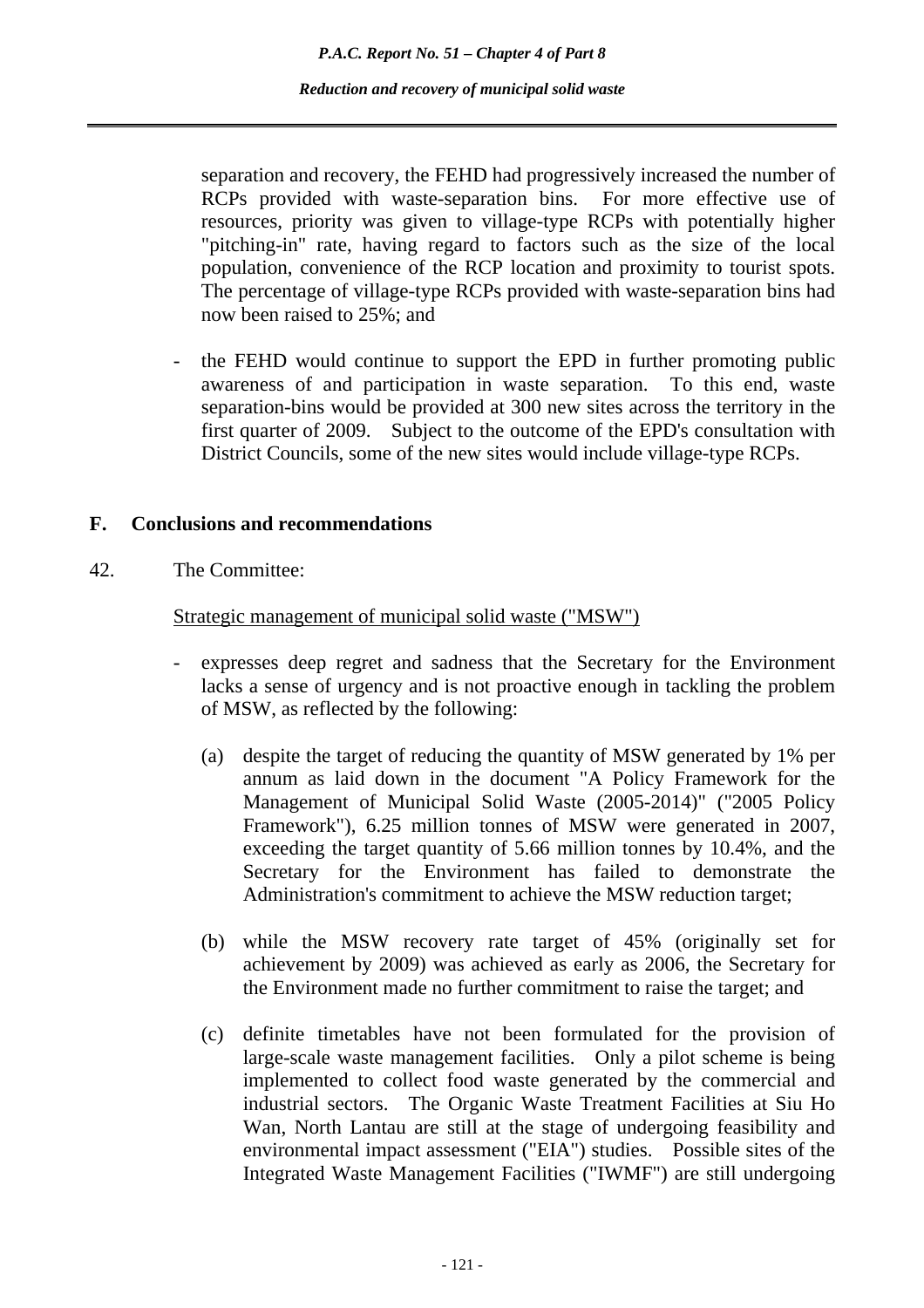engineering and EIA studies and the expected commissioning of the IWMF will be as late as 2014-2015;

- expresses serious concern that:
	- (a) the daily per capita MSW generated increased from 1.99 kilogrammes in 1998 to 2.47 kilogrammes (a 24% increase) in 2007;
	- (b) in 2007, while other Asian cities disposed of small percentages (3% to 16%) of their MSW at landfills, 55% of Hong Kong's MSW was disposed of at landfills; and
	- (c) the three landfills will reach their full capacities in six to ten years' time;
- notes that:
	- (a) Part II of the Waste Disposal Ordinance (Cap. 354) provides a statutory framework for the preparation of waste disposal plans ("WDPs") by the Administration to set out the arrangements for the collection and disposal of solid and semi-solid wastes and all existing and proposed waste disposal sites. The WDP-making process includes consultation with the Advisory Council on the Environment, gazettal of the plan, public consultation and approval by the Chief Executive in Council, and applies equally to any revision to a WDP;
	- (b) the then Secretary for the Environment stated at the moving of the second reading of the Waste Disposal Bill 1979 that the WDP "will form the policy framework in which waste management will be carried out"; and
	- (c) in 1989, the Administration published a WDP ("1989 WDP") which included a strategy for the disposal of MSW through the provision of landfills and a network of refuse transfer stations;
- expresses serious concern that:
	- (a) the Administration has provided no satisfactory explanation for the concern referred to in sub-paragraph (b) below when asked to do so in writing;
	- (b) the Administration used non-statutory means, i.e. the Waste Reduction Framework Plan in 1998 and the 2005 Policy Framework, to set out its policy framework on certain aspects of waste disposal, despite the statutory WDP-making process; and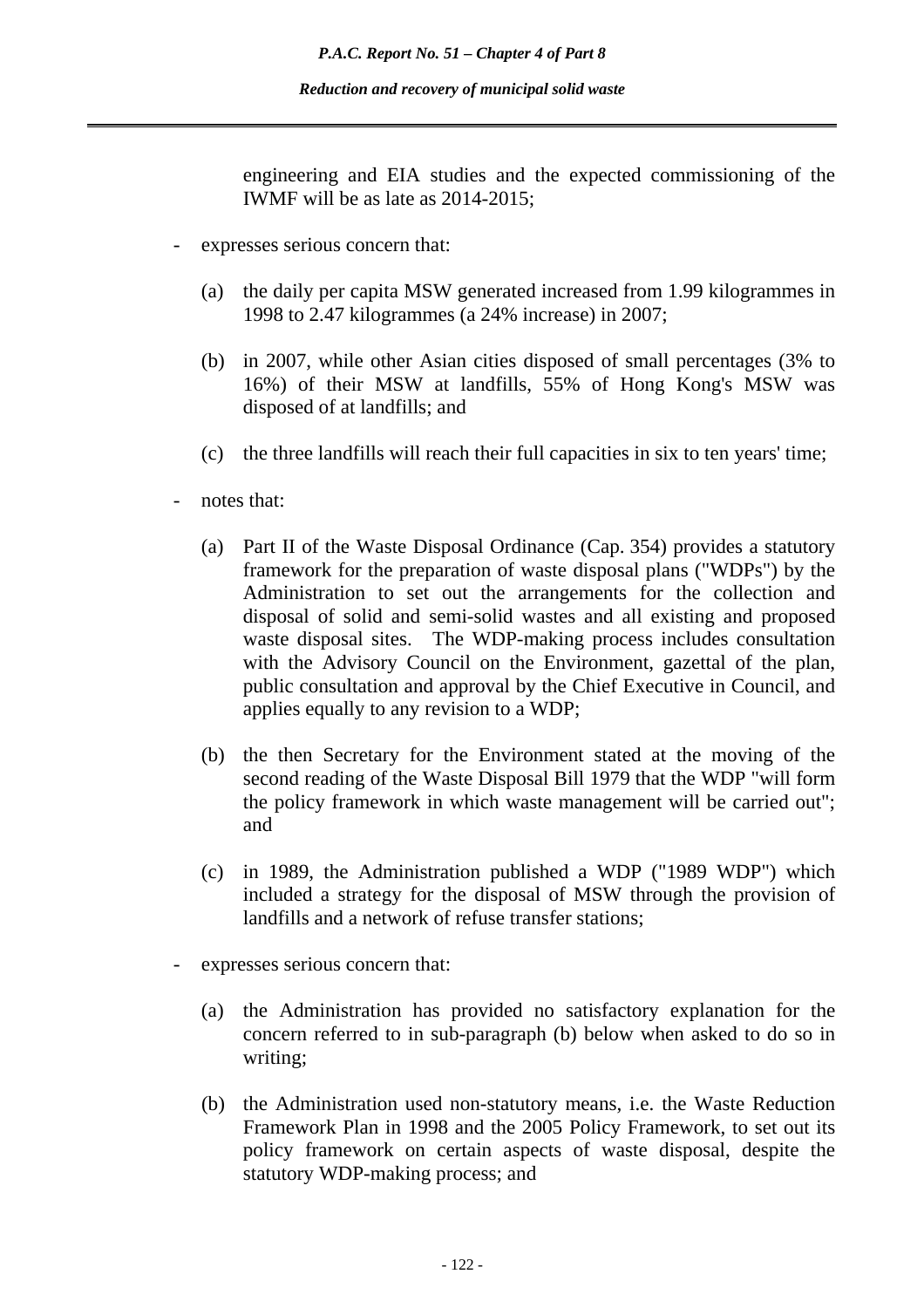- (c) no revision has apparently been made to the 1989 WDP, nor a new WDP made, in spite of the Waste Reduction Framework Plan in 1998 and the 2005 Policy Framework, almost 20 years after the 1989 WDP was made;
- acknowledges that the Secretary for the Environment and the Director of Environmental Protection have agreed to implement the audit recommendations in paragraph 2.25 of the Director of Audit's Report ("Audit Report");
- urges the Secretary for the Environment to:
	- (a) adhere to the MSW reduction target laid down in the 2005 Policy Framework and proactively take measures to achieve it;
	- (b) raise the target on the recovery rate of MSW;
	- (c) formulate definite timetables and action plans to expedite the provision of large-scale waste management facilities; and
	- (d) conduct a review on the Administration's practice of using non-statutory means instead of a statutory WDP to set out its policy on waste disposal since the 1989 WDP, and report the results of the review to the Environmental Affairs Panel of the Legislative Council;

#### Progress of MSW recovery

- expresses serious dismay that:
	- (a) in 2007, almost all of the 1.36 million tonnes of putrescible waste were disposed of at landfills, which would shorten the life spans of the landfills and generate leachate and landfill gas; and
	- (b) in 2007, only 56% of paper waste and 57% of plastic waste were recovered, which means that significant quantities of paper waste and plastic waste have been disposed of at landfills;
- notes the Director of Environmental Protection's stated agreement to implement the audit recommendations in paragraph 3.16 of the Audit Report, but urges the Director to formulate definite timetables for their implementation;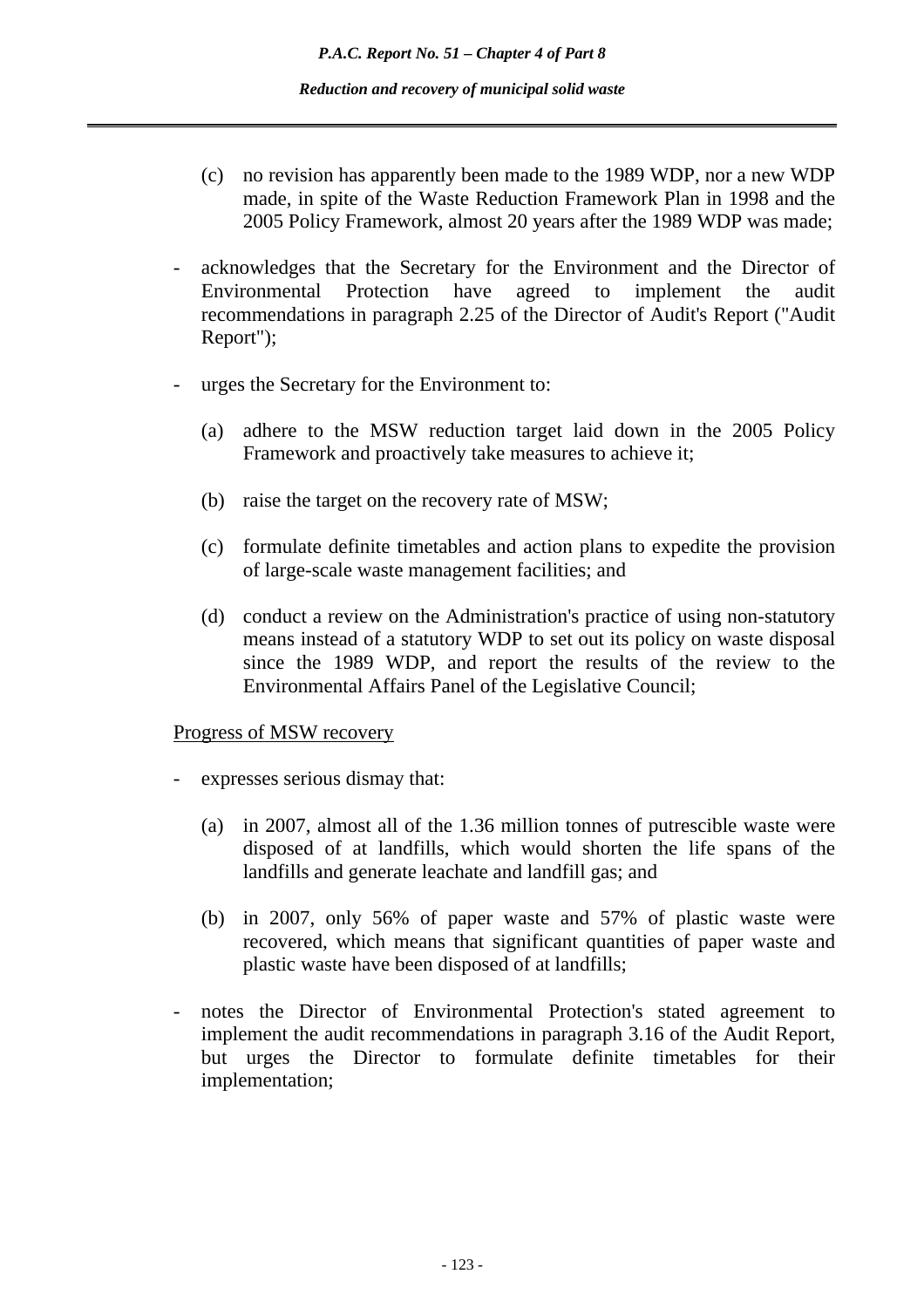Implementation of domestic waste-recovery programmes

- expresses serious concern that the Environmental Protection Department ("EPD") has only relied on the Census and Statistics Department's statistics collected from recycling traders to evaluate the performance of the Source Separation of Domestic Waste programme ("SSDW programme"), which might not represent the actual quantities of MSW recovered under the programme;
- expresses great dissatisfaction that some of the performance targets set by the Environment Bureau under the SSDW programme are too conservative (i.e. extending the programme to cover all public rental housing estates by 2012 but not earlier, and increasing the domestic waste recovery rate from 16% in 2005 to 26% in 2012 but not higher), reflecting a lack of resolve on the part of the Bureau to vigorously extend the programme;
- acknowledges that the Director of Environmental Protection has agreed to implement the audit recommendations in paragraph 4.17 of the Audit Report;
- urges the Director of Environmental Protection to set more aggressive performance targets under the SSDW programme and formulate specific measures to achieve them;

### Implementation of non-domestic waste-recovery programmes

- expresses disappointment that:
	- (a) the EPD did not obtain statistics of recyclable waste recovered under the Source Separation of Commercial and Industrial Waste ("SSCIW") programme from management offices of the participating buildings for evaluating the effectiveness of the programme;
	- (b) the return rate of participants of the SSCIW programme on the quantities of waste recovered was only 40%, which is far from satisfactory;
	- (c) up to July 2008, only 67% of schools in Hong Kong had been provided with waste-separation bins for waste recovery and recycling despite the launching of two campaigns of the Waste Separation and Recycling Scheme in Schools in 2000 and 2003 respectively;
	- (d) some waste-separation bins at public places overflowed and there were instances where rubbish bins were not provided near waste-separation bins; and
	- (e) up to December 2008, only 25% of refuse collection points in rural areas had been provided with waste-separation bins;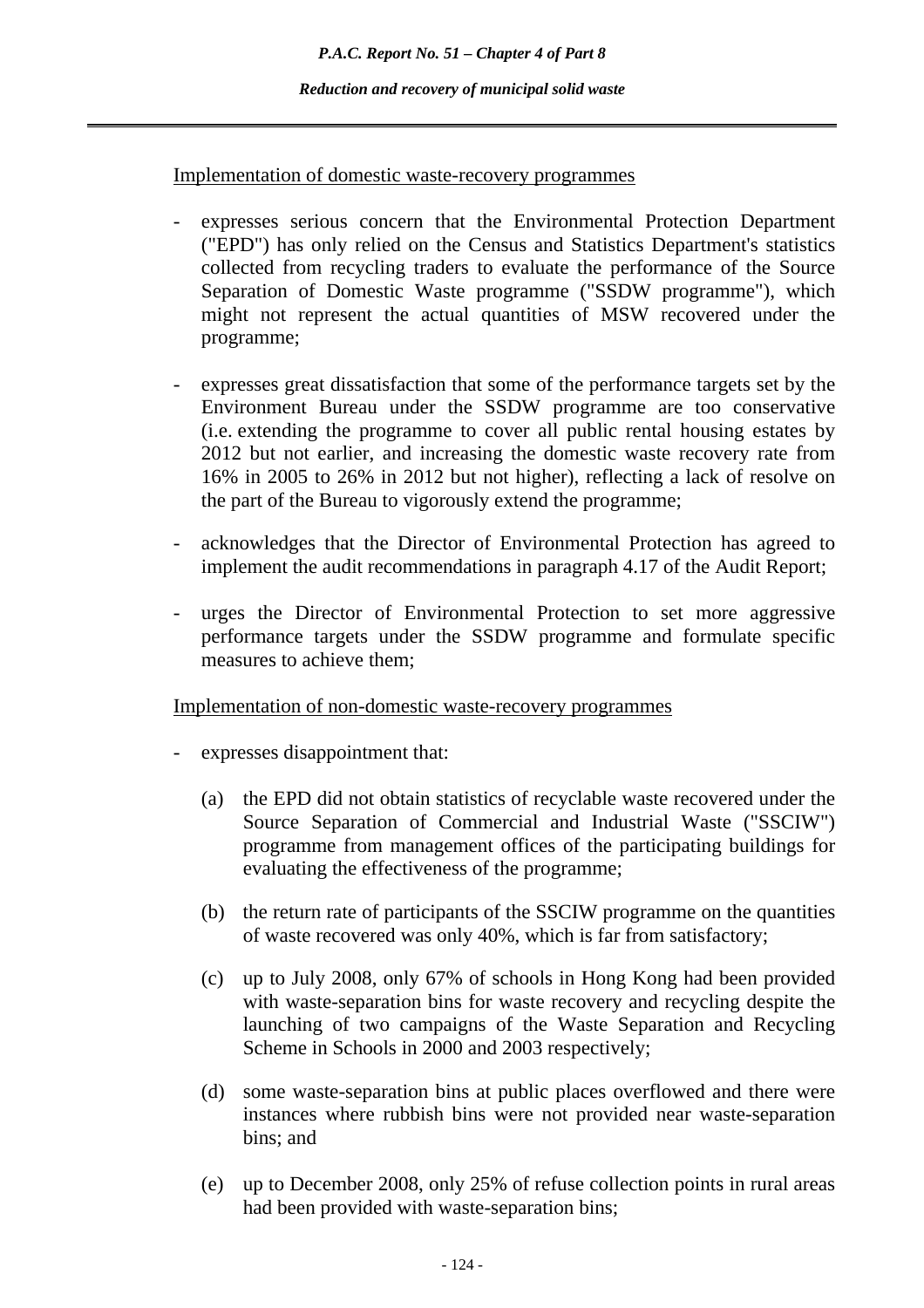- acknowledges that:
	- (a) the Director of Environmental Protection and the Secretary for Education have agreed to implement the audit recommendations in paragraph 5.24 of the Audit Report, and the coverage rate of waste-separation bins in schools will be increased to around 83% in the 2008-2009 school year;
	- (b) the Director of Food and Environmental Hygiene has agreed to implement the audit recommendations in paragraphs 5.25 and 5.26; and
	- (c) the Director of Leisure and Cultural Services has agreed to implement the audit recommendation in paragraph 5.26;
- urges:
	- (a) the Director of Environmental Protection to proactively follow up with those schools that have not joined the Waste Separation and Recycling Scheme in Schools or applied for new waste-separation bins, with a view to further boosting the coverage rate of waste-separation bins in schools; and
	- (b) the Director of Food and Environmental Hygiene to expeditiously increase the number of waste-separation bins provided at refuse collection points in rural areas; and

#### Follow-up actions

- wishes to be kept informed of:
	- (a) the progress made in achieving the MSW reduction target laid down in the 2005 Policy Framework and the measures taken to achieve it;
	- (b) the Administration's decision on raising the target on the recovery rate of MSW;
	- (c) the definite timetables and action plans to expedite the provision of large-scale waste management facilities;
	- (d) the Administration's decision regarding the proposed review of its practice of using non-statutory means instead of statutory WDPs to set out its policy on waste disposal;
	- (e) the definite timetables for implementing the audit recommendations in paragraph 3.16 of the Audit Report;